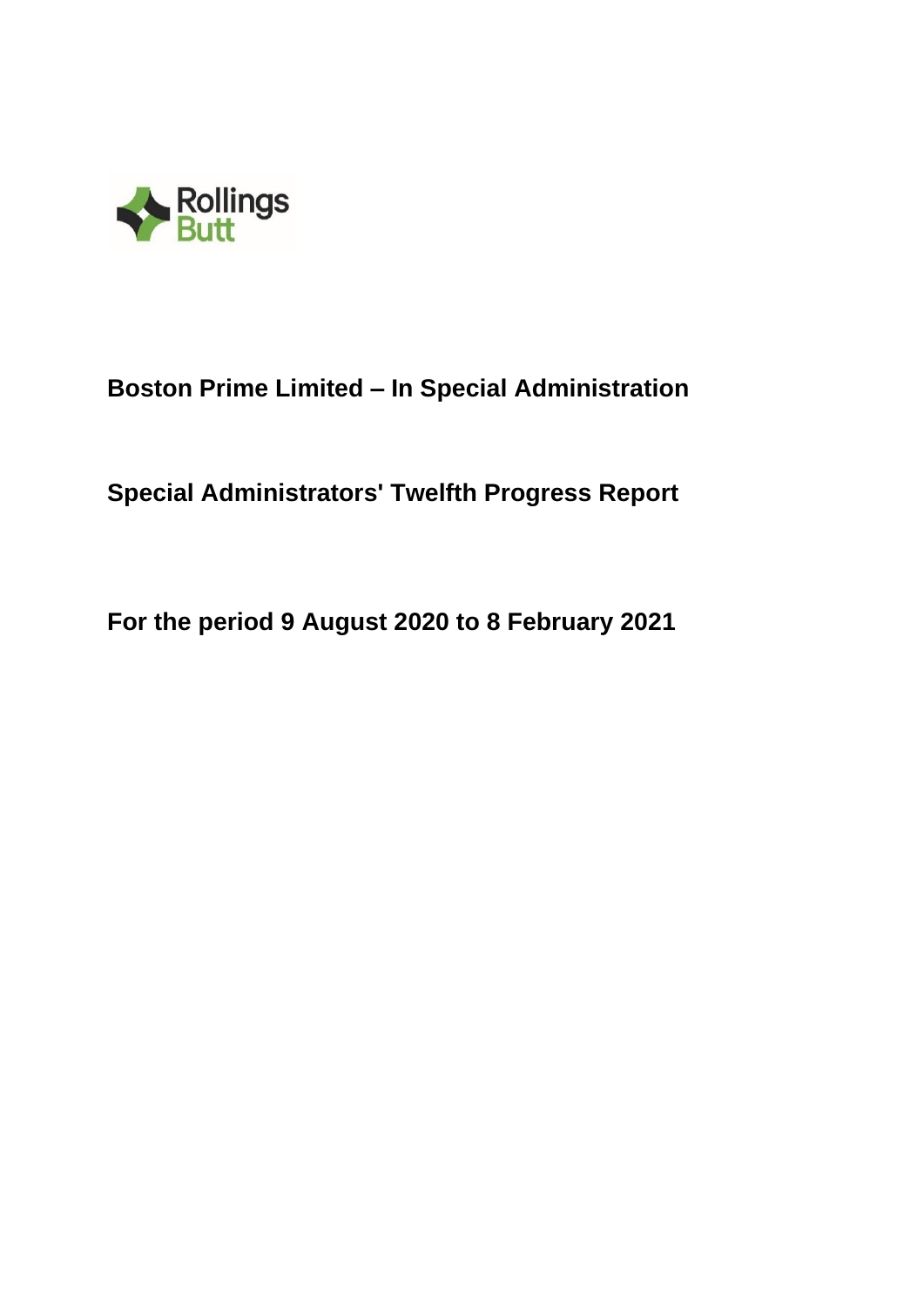



# **CONTENTS**

- 1 Purpose of this report
- 2 Statutory information
- 3 Progress of the Special Administration
- 4 Assets still to be realised
- 5 Special Administrators' costs
- 6 Expenses incurred in the period 9 August 2020 to 8 February 2021
- 7 Estimated outcome for creditors
- 8 Ending the Special Administration
- 9 Creditors' rights
- 10 Next report

# **APPENDICES**

- A i) Receipts and payments account from 9 August 2020 to 8 February 2021, and;
	- ii) Cumulative receipts and payments account from 9 February 2015 to 8 February 2021, both in GBP and native currency
- B i) Time analysis for the period from 9 August 2020 to 8 February 2021, and;

ii) Time analysis for the period 9 February 2015 to 8 February 2021.

- C Additional information in relation to Special Administrators' fees pursuant to Statement of Insolvency Practice 9
- D Narrative guide to activities undertaken by the Special Administrators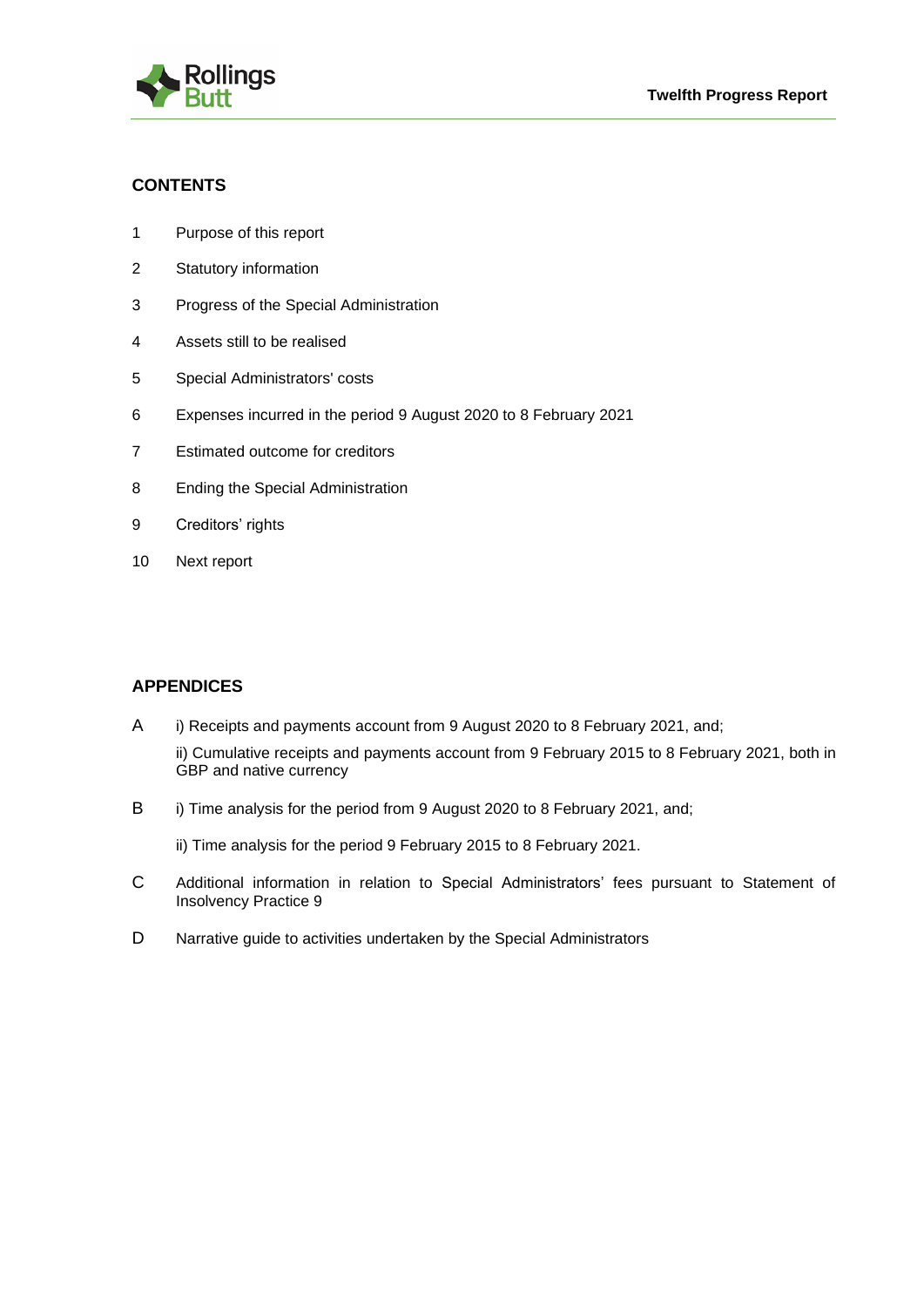

#### **1 Purpose of this report**

- 1.1 The purpose of this report is to provide clients and creditors with information in relation to the progress of the Special Administration of Boston Prime Limited ("the Company") for the period 9 August 2020 to 8 February 2021 ("the Period"). It should be read in conjunction with the previous nine six monthly progress reports covering the period 9 February 2015 to 8 August 2020.
- 1.2 The report has only been prepared for the purpose of compliance with statutory requirements under the Insolvency Act 1986, Insolvency (England and Wales) Rules 2016 (as amended) and The Investment Bank Special Administration Regulations 2011 ("SAR"). It has not been prepared for any other purpose and is not intended, nor suitable to be used, to inform any investment decision in relation to any debt of, or any financial interest in, the Company.
- 1.3 Any person that chooses to rely on any information referred to in this report for any purpose or in any context other than for the purpose of this report referred to above does so at their own risk.
- 1.4 To the fullest extent permitted by law, the Special Administrators, their firm, its employees and agents, do not have or assume any responsibility, and will not accept any liability in respect of, or as a result of, any decision or action taken, or refrained from, as a result of information contained in this report.

#### **2 Statutory information**

- 2.1 My colleague, Steve Butt, and I were appointed Joint Special Administrators of the Company on 9 February 2015 by the High Court of England and Wales under court reference number 1051 of 2015.
- 2.2 This Special Administration is being handled by Rollings Butt LLP ("Rollings Butt") of 6 Snow Hill, London, EC1A 2AY.
- 2.3 The trading address of the Company was Citypoint Suite 1248, 1 Ropemaker Street, London, EC2Y 9HT.
- 2.4 The registered office of the Company is c/o Rollings Butt LLP, 6 Snow Hill, London, EC1A 2AY and its registered number is 07435569. The Company is regulated by the Financial Conduct Authority ("FCA"), with the firm reference number 539846. However, I refer you to section 3.14 of this report regarding further information in this regard.
- 2.5 The Special Administrators' proposals were approved without modification by a meeting of the Company's clients and creditors held on 8 April 2015. A creditors' committee ("the Committee") was formed.

#### **3 Progress of the Special Administration**

#### *Objectives and strategy of the Special Administration*

- 3.1 As detailed in previous progress reports, and in accordance with the Special Administration Regime under the SAR, the Special Administrators have three objectives ("the Objectives") although the order in which they appear does not indicate a hierarchy of priority between them:
	- 1) to ensure the return of client assets as soon as is reasonably practicable;
	- 2) to ensure timely engagement with market infrastructure bodies and the authorities;
	- 3) to either
		- a) rescue the investment bank as a going concern, or
		- b) wind it up in the best interests of the creditors.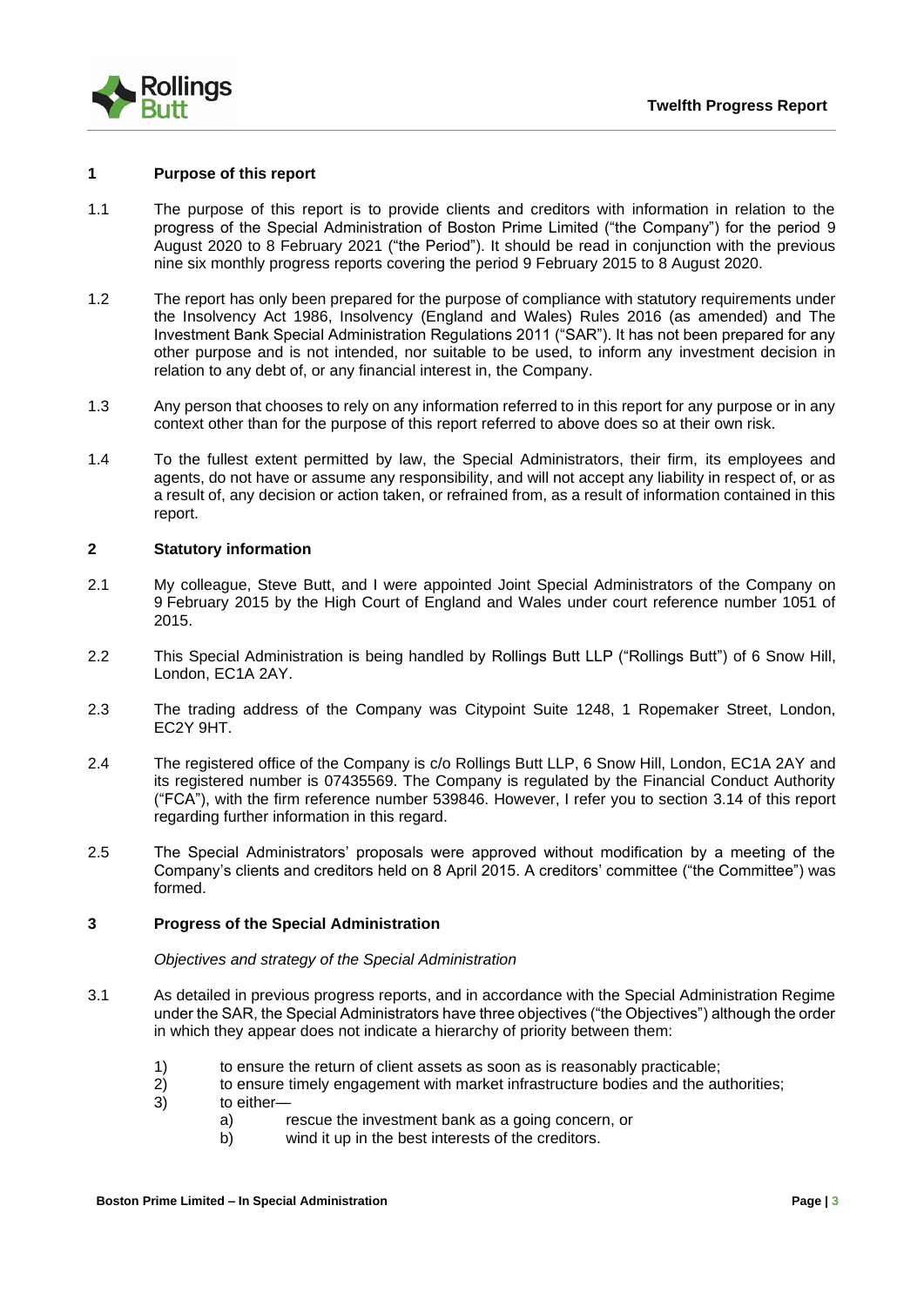

I have outlined the Special Administrators' progress in achieving these objectives during the Period below.

#### *Receipts and payments account*

- 3.2 Attached at Appendix A(i) is a Receipts and Payments account for the period 9 August 2020 to 8 February 2021 as well as a cumulative account (Appendix A(ii)) for the full period of the Special Administration, both in GBP and native currency.
- 3.3 During the Period, £38,021.76 has been paid in relation to a dividend in arrears to an unsecured creditor. For more details in this regard, please refer to section 3.11.

*VAT* 

- 3.4 As you will recall from previous progress reports, whilst the Company is registered for VAT it is subject to partial exemption special method, as agreed with HM Revenue and Customs ("HMRC"). As such, only 94.97% of VAT reclaims submitted are recoverable. In the period no expenses have been incurred that are subject to VAT. Irrecoverable VAT for the duration of the Special Administration totals £17,018.92.
- 3.5 In this, and previous six-monthly reports, expenses paid in the Special Administration are shown net of VAT and the cumulative amount of VAT paid is shown as VAT receivable.

*Corporation Tax ("CT")*

3.6 CT Returns continue to be submitted to HMRC for the period of the Special Administration.

*Client money claims and distribution*

3.7 As advised in previous progress reports, the Special Administrators have processed all payments in respect of Client Money Claimants.

*Unsecured Creditors and Dividends*

- 3.8 As previously reported, the Special Administrators have declared and paid two interim dividends to unsecured creditors totalling 31.3208 pence in the GBP.
- 3.9 To date, I have agreed claims totalling £10,900,294.03 compared to estimated claims declared on the statement of affairs of £11,070,452. Dividend payments to unsecured creditors total £3,402,252.38.
- 3.10 As referred to in the Previous Report, a creditor who had initially had their claim rejected owing to a lack of supporting evidence contacted the Special Administrators and provided further evidence to support the claim.
- 3.11 As previously reported, in order to adjudicate the claim, the Special Administrators reviewed the Company's accounting records, requested the bank statements, and made enquiries with third parties. In the Period, following consultation with the Company's legal advisors, the claim of US\$184,940 (£121,394.62) was accepted and payment of £38,021.76 was made, representing their entitlement to dividends in arrears.
- 3.12 The Special Administrators do not anticipate being in a position to pay any further dividends to unsecured creditors until there is clarity on what, if any, further assets are realisable. Further information on asset realisation is detailed in section 4 of this report.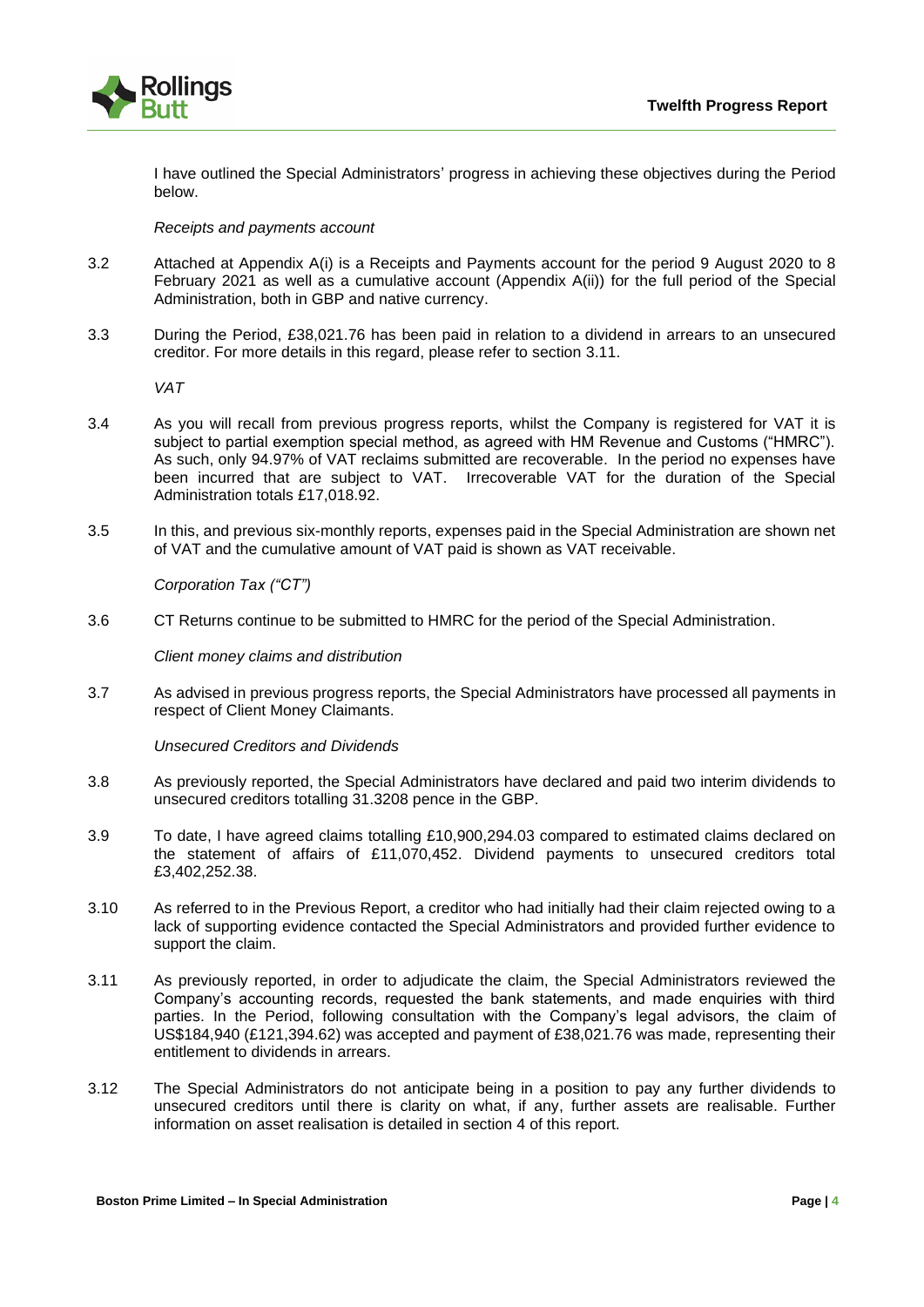

#### *Regulatory Matters*

- 3.13 As you will recall from previous progress reports, the Special Administrators have liaised with the Financial Conduct Authority ("FCA"), keeping them informed of the progress being made and providing information when required.
- 3.14 As referred to previously, since all matters relating to client money claims have been resolved, the Special Administrators have been informed that the Company no longer meets the criteria to maintain its FCA registration. As such, the Special Administrators submitted an application to cancel the Company's part 4a permissions relating to its FCA registration, which has de-registered the Company from being an authorised member of the FCA.
- 3.15 The Special Administrators have also continued to co-operate with the Financial Services Compensation Scheme ("FSCS"), assisting them in the process of claims by providing information on claimants. I can confirm that the FSCS have made payments to a number of the Company's creditors who met the relevant requirements to be able to submit a claim to the FSCS. For the avoidance of doubt, information in respect of potential compensation claims has been disclosed to creditors previously and can be found at [http://www.rollingsbutt.com/case-documents/bostonprime.](http://www.rollingsbutt.com/case-documents/bostonprime)

*Debtors*

3.16 As detailed in previous reports, any further recoveries from the Company's debtors are unlikely and therefore it is not cost-effective to continue to actively pursue these debts. Should any new evidence emerge to assist the Special Administrators in collecting the outstanding sums due, they will reanalyse the position accordingly.

#### **4 Assets still to be realised**

#### *Liquidity providers*

- 4.1 In previous progress reports, it has been stated that the Company has commenced legal proceedings in Malta against one of the Company's liquidity providers relating to activity on the Company's trading account in the aftermath of the Swiss National Bank's decision to de-couple the Swiss Franc from the Euro on 15 January 2015.
- 4.2 Owing to the sensitive and confidential nature of these proceedings, a detailed account of the progress in this respect cannot be disclosed in this report. Creditors will recall, however, that I have attended hearings in Malta to give evidence. Creditors will further recall that the Maltese Court ruled in the Company's favour with respect to the defendant's preliminary plea regarding Malta being the appropriate jurisdiction for the claim.
- 4.3 In the reporting Period, the Maltese Court has ruled in the Company's favour with respect to the defendant's two remaining preliminary pleas and ordered the defendant to bear the costs in relation to the second and third preliminary pleas. The next hearing is scheduled to take place in May 2021.
- 4.4 The Special Administrators regularly update the Company's Creditors Committee in respect of the progress of the litigation, and the key aspects and decisions of the proceedings are discussed and agreed with the Committee.

*BT Prime*

4.5 As advised in previous progress reports, the Company submitted a claim of US\$7.2m in the bankruptcy of BT Prime Ltd ("BT Prime"). This was partially agreed at US\$1.7m, and the balance of US\$5.5m remains to be adjudicated. The Company has received an initial dividend of US\$124,185 (£96,133) in relation to the agreed claim of US\$1.7m.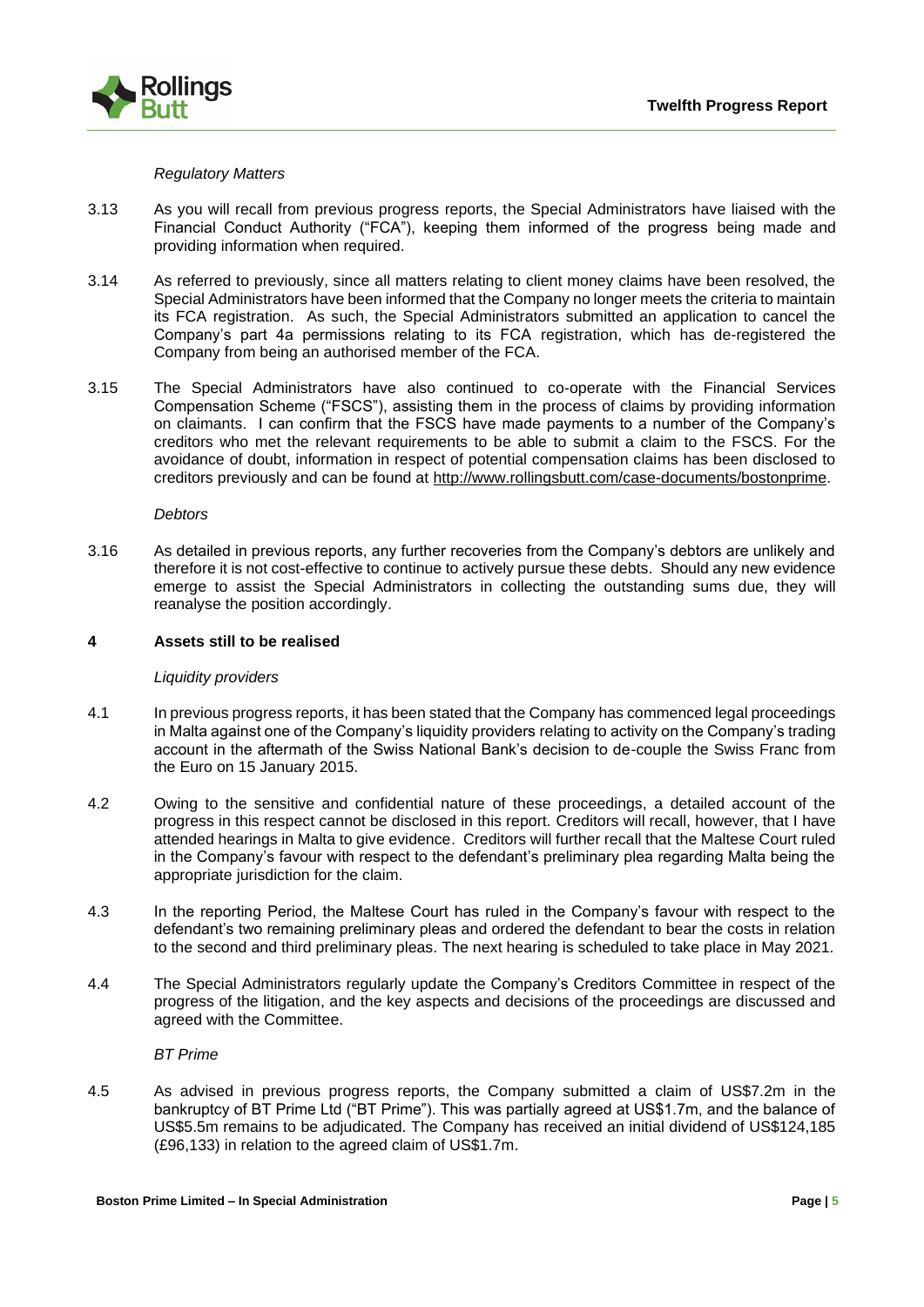

- 4.6 The Special Administrators have continued to liaise with the legal representatives of BT Prime in respect of their progress in the Bankruptcy. The legal representatives for BT Prime are undertaking an action in the US and we understand there has been no resolution in this regard, save for the Court decreeing that the US is the relevant jurisdiction. BT Prime's proceedings in the US are of a confidential nature and a detailed account of its progress cannot be provided here.
- 4.7 Since the Company is the largest creditor in BT Prime's Bankruptcy, a significant dividend is expected should BT Prime be successful in their litigation. The proceedings in the US are ongoing and we will provide an update on their progress in the next report.

#### **5 Special Administrators' costs**

#### *Remuneration*

- 5.1 The basis of the Special Administrators' remuneration has been agreed by the Committee by reference to the time properly spent by them and their staff in attending to matters arising in the Special Administration and can be drawn as and when funds permit.
- 5.2 Time costs for the period from 9 August 2020 to 8 February 2021 are £17,000. This represents 50.9 hours at an average rate of £333.99 per hour. Attached as Appendix B (i) is a Time Analysis which provides details of the activity costs incurred by staff grade during this period in respect of the costs fixed by reference to time properly spent by the Joint Special Administrators and their staff in managing the Special Administration.
- 5.3 Time costs for the period 9 February 2015 to 8 February 2021` total £945,363.50. This represents 3,863.80 hours at an average cost of £244.67 per hour. A cumulative Time Analysis is also attached at Appendix B (ii).
- 5.4 Whilst the Joint Special Administrators' remuneration allows for funds to be drawn as and when funds are available, it was agreed with the Committee that only 80% of the Special Administrators' time costs incurred for the period from 1 May 2015 to 30 June 2018 would be drawn with the remaining balance to be considered at a later date. Remuneration since this period is drawn in accordance with the agreed resolutions and on discussion with the Committee. Further details can be found at Appendix C.
- 5.5 In the period from 9 August 2020 to 8 February 2021, no invoices have been raised in relation to the Special Administrators' remuneration. Post appointment fees to date and drawn on account total £750,635.10 (excl. VAT).
- 5.6 A narrative guide to the Special Administrators' time costs has been included at Appendix D and a copy of 'A Creditors' Guide to Administrators' Fees' is available on request.
- 5.7 Attached as Appendix C is additional information in relation to this firm's policy on staffing, the use of subcontractors, disbursements and details of our current charge-out rates by staff grade.

#### *Category 1 and Category 2 disbursements*

- 5.8 As disclosed in previous reports, the Committee passed a resolution authorising the Special Administrators to draw their Category 2 disbursements in accordance with the rates referred to in our proposals. A further schedule of these rates, and information on Category 1 disbursements, is attached at Appendix C.
- 5.9 From 9 August 2020 to 8 February 2021, no disbursements have been incurred.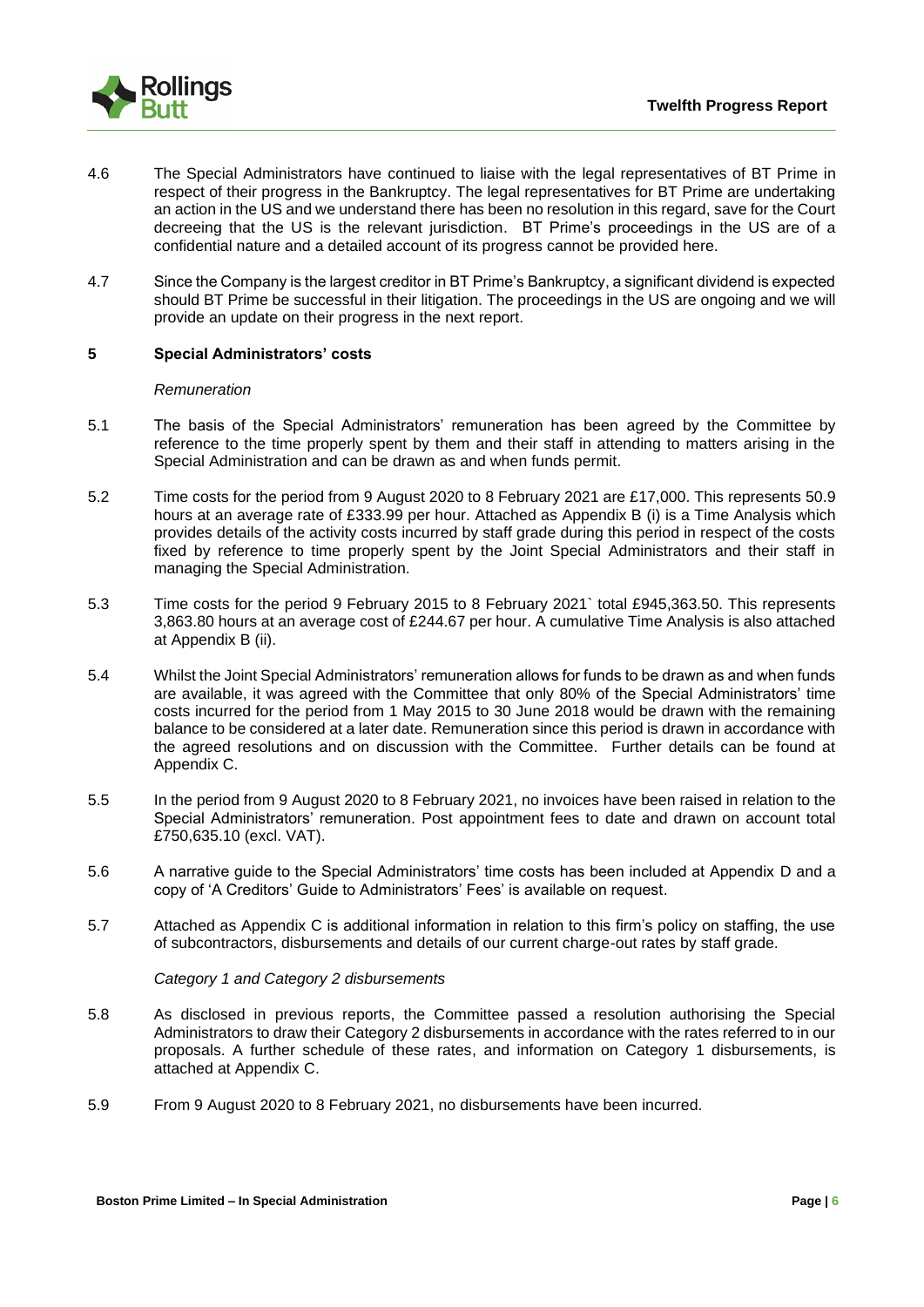

#### **6 Expenses incurred in the period 9 February 2020 to 8 February 2021**

6.1 The following expenses have been incurred in the Period:

| Supplier/Service Provider | Nature of expense<br><b>incurred</b> | Amount incurred in<br>Period $(E)$ | Paid in Period $(E)$ |
|---------------------------|--------------------------------------|------------------------------------|----------------------|
| Barclays Bank Plc         | <b>Bank charges</b>                  | 151                                | 151                  |

- 6.2 Details of the rationale for appointing the professional advisers that the Special Administrators are working with on this matter are set out at Appendix C.
- 6.3 For previously incurred expenses please review the Special Administrators' previous progress reports.

#### **7 Estimated outcome for creditors**

#### *Clients with FCA CASS Protection*

7.1 The client money distributions have now been paid. No further client money distributions are anticipated. The return to client money creditors was c.90 pence in the pound.

*Secured creditors and Prescribed Part*

7.2 There is no registered security giving charges over the assets of the Company. Consequently, the provisions of S176A of the Insolvency Act 1986 in relation to a Prescribed Part will not apply.

#### *Preferential creditors*

7.3 As previously reported, the only preferential claim in the Special Administration was paid in full in October 2016.

#### *Non-preferential unsecured creditors*

7.4 Details in respect of further dividends to unsecured creditors can be found earlier in this report and, as stated, whilst it is not anticipated that a further dividend will be payable, this is based on the expectation that no further realisations are achieved.

#### **8 Ending the Special Administration**

- 8.1 At this stage, the Special Administrators intend to seek their discharge from liability under Paragraph 98 (2)(c) of schedule B1 to the Insolvency Act 1986 (as that provision applies to special administrations) immediately upon their appointment as Special Administrators ceasing to have effect. This will require the Special Administrators applying to the court.
- 8.2 As this is a Special Administration, under SAR the provisions of Paragraph 76 of Schedule B1 to the Insolvency Act 1986, which refer to an automatic end of an administration after 12 months, do not apply.

#### **9 Creditors' rights**

9.1 Within 21 days of the receipt of this report, a secured creditor, or an unsecured creditor (with the concurrence of at least 5% in value of the unsecured creditors) may request in writing that the Special Administrators provide further information about their remuneration or expenses (other than pre-Special Administration costs) which have been itemised in this progress report.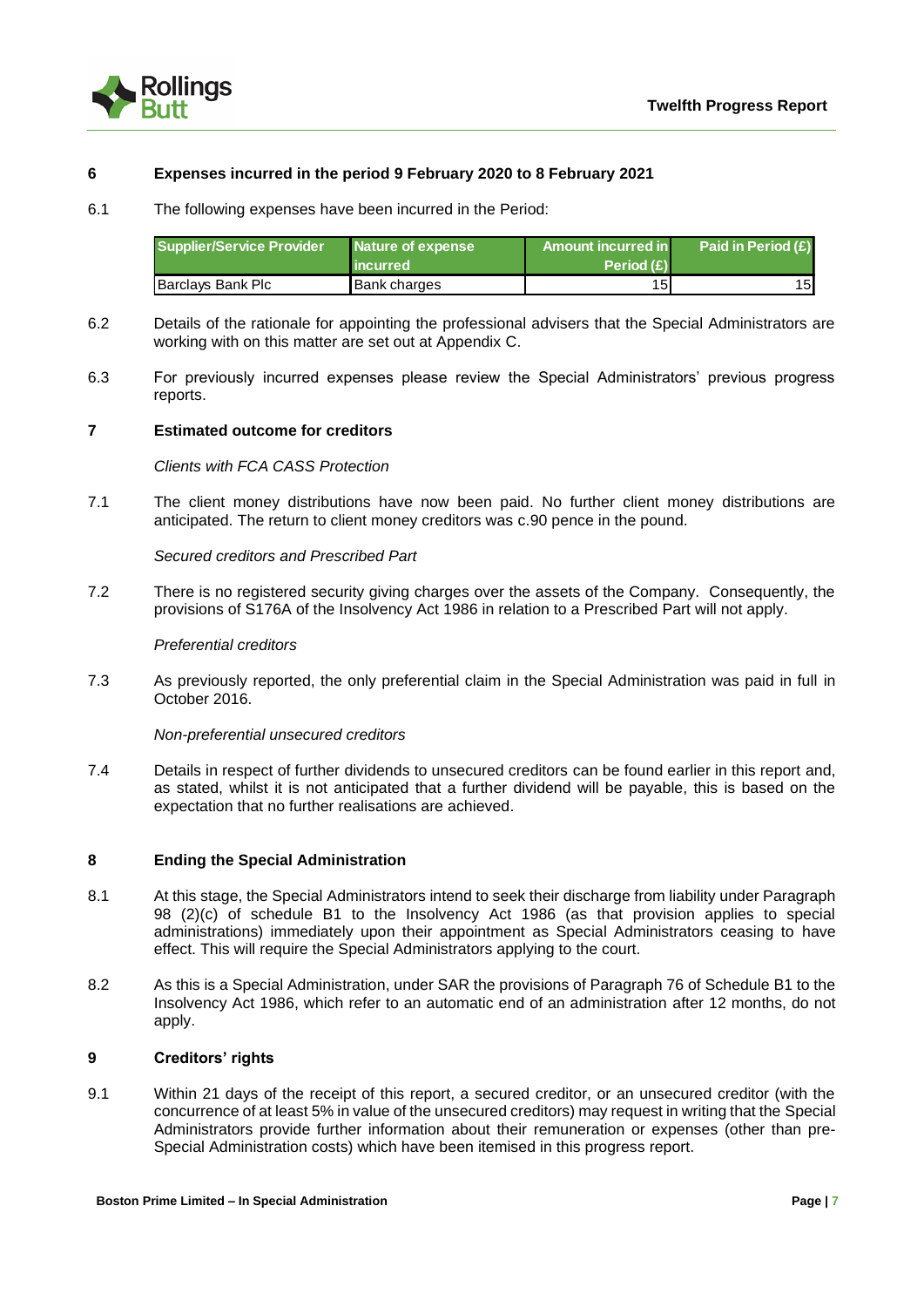

9.2 Any secured creditor, or an unsecured creditor (with the concurrence of at least 10% in value of the unsecured creditors) may within 8 weeks of receipt of this progress report make an application to court on the grounds that, in all the circumstances, the basis fixed for the Special Administrators' remuneration is inappropriate and/or the remuneration charged or the expenses incurred by the Special Administrators, as set out in this progress report, are excessive.

#### **10 Next report**

10.1 The Special Administrators are required to provide a progress report within one month of the end of the next six months of the Special Administration, or earlier if the Special Administration has been finalised.

Yours faithfully For Boston Prime Limited

Miskour

Mike Rollings Joint Special Administrator

Michael David Rollings and Steven Edward Butt were appointed as Joint Special Administrators of Boston Prime Limited by order of the High Court on 9 February 2015.

The affairs, business and property of the Company are being managed by the Joint Special Administrators who act as agents of the Company and without personal liability.

Michael David Rollings and Steven Edward Butt are licensed to act in the UK as insolvency practitioners by the Insolvency Practitioners Association.

Boston Prime Limited is authorised and regulated by the Financial Conduct Authority, reference number 539846. The Company Number is 07435569 and the registered office is 6 Snow Hill, London. EC1A 2AY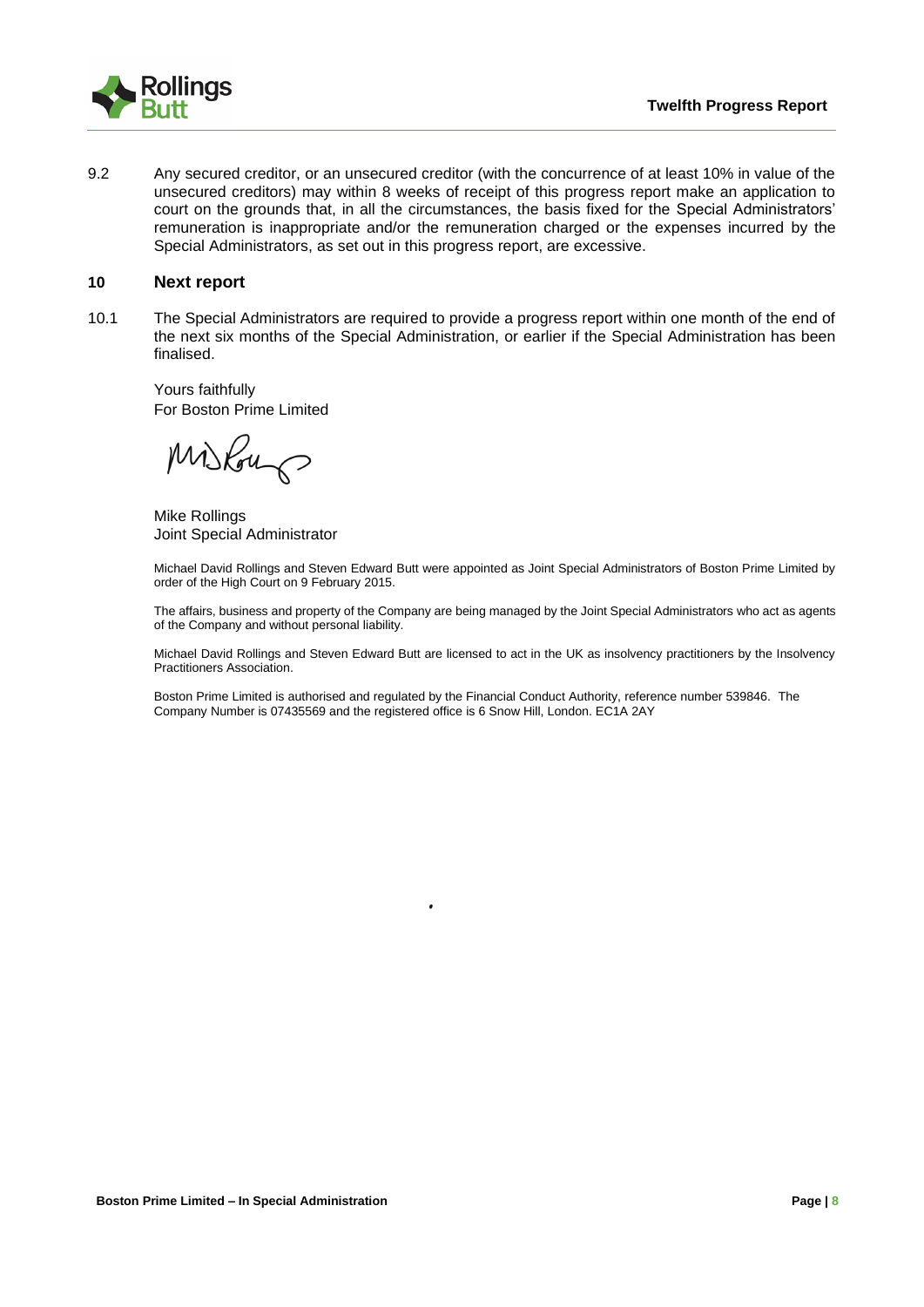

#### **RECEIPTS AND PAYMENTS ACCOUNT FOR THE PERIOD FROM 9 AUGUST 2020 TO 8 FEBRUARY 2021 (IN GBP)**

| Statement of Affairs (£) ASSET REALISATIONS |                                                                                                                                                                                                                                                                                                                                                                                                                                                                                                                                                                                                                                                                                                                                                                                                                                          | (E)                    | USD Accounts (£) | EUR Accounts (£) | <b>AUD Accounts (£)</b> | <b>PLN Accounts (£)</b> | <b>JPY Accounts (£)</b> |
|---------------------------------------------|------------------------------------------------------------------------------------------------------------------------------------------------------------------------------------------------------------------------------------------------------------------------------------------------------------------------------------------------------------------------------------------------------------------------------------------------------------------------------------------------------------------------------------------------------------------------------------------------------------------------------------------------------------------------------------------------------------------------------------------------------------------------------------------------------------------------------------------|------------------------|------------------|------------------|-------------------------|-------------------------|-------------------------|
| 2,194,248 Debtors                           | 590,896 "Client Funds" Accounts<br>3,890,559 Cash at Bank<br>Interest Received<br>Pre-Appointment Bank Refund<br>Pre-Appointment Bank Interest<br>14,945 Liquidity Provider Trading Account                                                                                                                                                                                                                                                                                                                                                                                                                                                                                                                                                                                                                                              |                        |                  |                  |                         |                         |                         |
|                                             | <b>Total Receipts</b>                                                                                                                                                                                                                                                                                                                                                                                                                                                                                                                                                                                                                                                                                                                                                                                                                    |                        |                  |                  |                         |                         |                         |
|                                             | <b>COSTS OF REALISATIONS</b><br><b>IT Suppliers</b><br><b>Statutory Advertising</b><br>Stationery & Postage<br>Storage Costs<br>(4,449) Trade & Expense Creditors<br>Legal Fees<br><b>Legal Disbursements</b><br>Accountants Fees (Tax Advisors)<br>(560,896) "Client Funds"<br>(11,070,452) "Customer Funds"<br><b>Bank Charges</b><br>(182,855) Liquidity Provider Trading Account<br>Intercompany Transfer to GBP<br>Special Administrators' Insurance Bond<br>Special Administrators' Pre Appointment Fees<br>Special Administrators' Post Appointment Fees<br>Special Administrators' Disbursements<br>Employee Arrears/Holiday Pay<br>Client Money Dividend<br><b>Unsecured Creditors Dividend</b><br><b>Unclaimed Dividend</b><br>Corporation Tax<br>Irrecoverable VAT<br><b>DISTRIBUTIONS</b><br>(221,750) Ordinary Shareholders | (15.00)<br>(38,021.76) |                  |                  |                         |                         |                         |
|                                             |                                                                                                                                                                                                                                                                                                                                                                                                                                                                                                                                                                                                                                                                                                                                                                                                                                          |                        |                  |                  |                         |                         |                         |
|                                             | <b>Total Payments</b>                                                                                                                                                                                                                                                                                                                                                                                                                                                                                                                                                                                                                                                                                                                                                                                                                    | (38,036.76)            |                  |                  |                         |                         |                         |
|                                             | <b>Net Receipts/(Payments)</b>                                                                                                                                                                                                                                                                                                                                                                                                                                                                                                                                                                                                                                                                                                                                                                                                           | (38,036.76)            |                  |                  |                         |                         |                         |

Notes:

Foreign Currency rate used as at 6 March 2015: USD 1.5060; EUR 1.3871; AUD 1.9529; PLN 5.7250; JPY182.1316 All figures are exclusive of VAT. Please refer to the progress report for further information on potential VAT recovery.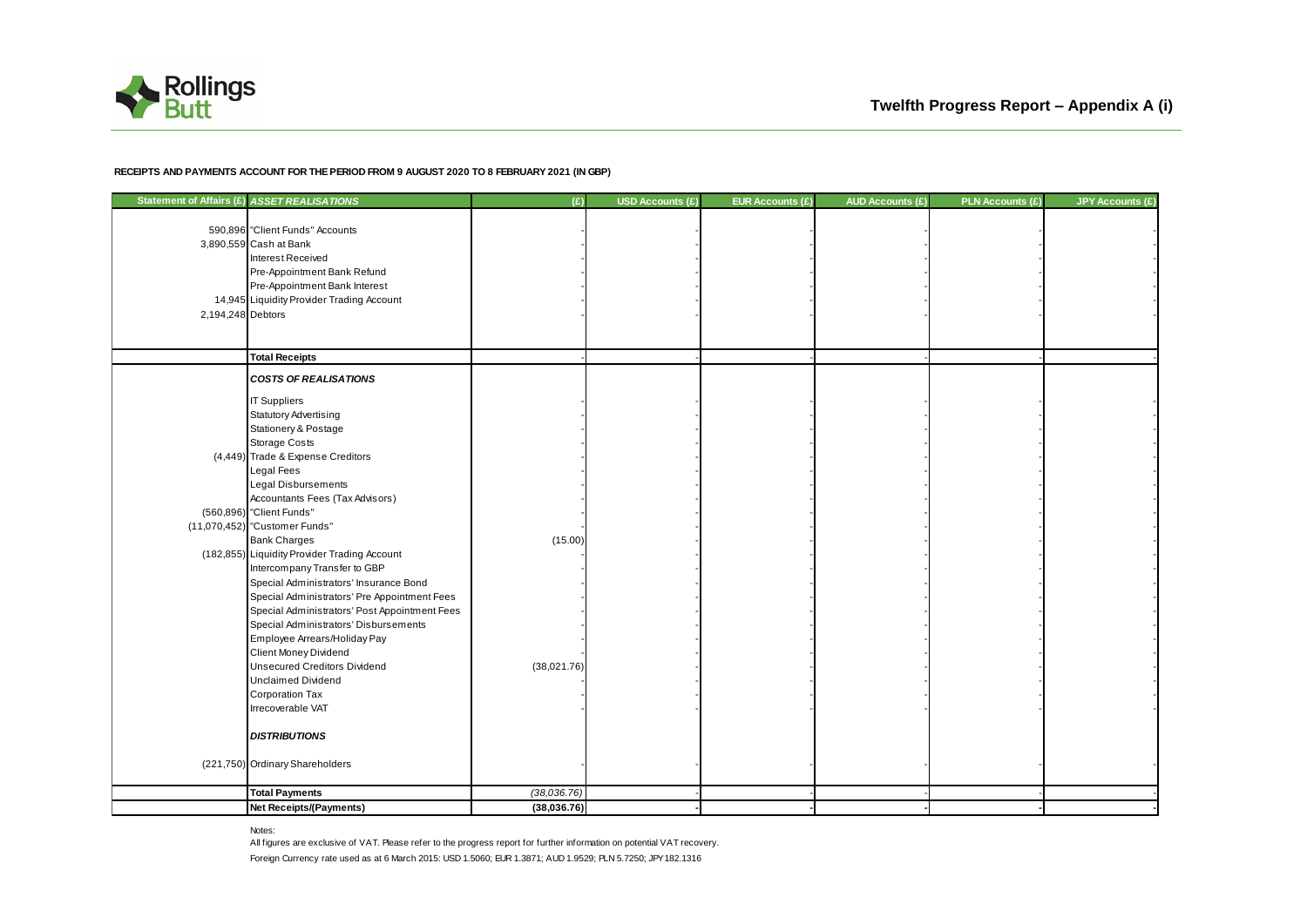

#### **RECEIPTS AND PAYMENTS ACCOUNT FOR THE PERIOD FROM 9 FEBRUARY 2015 TO 8 FEBRUARY 2021 (IN GBP)**

|                   | Statement of Affairs (£) ASSET REALISATIONS   | (E)         | USD Accounts (£) | <b>EUR Accounts (£)</b> | <b>AUD Accounts (£)</b> | <b>PLN Accounts (£)</b> | <b>JPY Accounts (£)</b> |
|-------------------|-----------------------------------------------|-------------|------------------|-------------------------|-------------------------|-------------------------|-------------------------|
|                   | 590,896 "Client Funds" Accounts               |             | 603,099          |                         |                         |                         |                         |
|                   | 3,890,559 Cash at Bank                        | 4,986,101   | 2,812,502        | 292,477                 | 502,352                 | 38,059                  | 289,808                 |
|                   | Interest Received                             | 677         | 3,991            |                         | 4,422                   |                         |                         |
|                   | Pre-Appointment Bank Refund                   | 610         |                  |                         |                         |                         |                         |
|                   | 14,945 Liquidity Provider Trading Account     |             | 701,232          |                         |                         |                         |                         |
| 2,194,248 Debtors |                                               | 126,284     | 94               |                         |                         |                         |                         |
|                   |                                               |             |                  |                         |                         |                         |                         |
|                   | <b>Total Receipts</b>                         | 5,113,672   | 4,120,917        | 292,477                 | 506,773                 | 38,059                  | 289,808                 |
|                   |                                               |             |                  |                         |                         |                         |                         |
|                   | <b>COSTS OF REALISATIONS</b>                  |             |                  |                         |                         |                         |                         |
|                   | <b>IT Suppliers</b>                           | (305)       |                  |                         |                         |                         |                         |
|                   | <b>Statutory Advertising</b>                  | (14, 137)   |                  |                         |                         |                         |                         |
|                   | Stationery & Postage                          | (3,982)     |                  |                         |                         |                         |                         |
|                   | Storage Costs                                 | (108)       |                  |                         |                         |                         |                         |
|                   | (4,449) Trade & Expense Creditors             |             |                  |                         |                         |                         |                         |
|                   | Legal Fees                                    | (441, 146)  |                  |                         |                         |                         | (9,571.41)              |
|                   | Legal Disbursements                           | (30, 722)   |                  |                         |                         |                         |                         |
|                   | Accountants Fees (Tax Advisors)               | (10, 500)   |                  |                         |                         |                         |                         |
|                   | (560,896) "Client Funds"                      |             |                  |                         |                         |                         |                         |
|                   | (11,070,452) "Customer Funds"                 |             |                  |                         |                         |                         |                         |
|                   | <b>Bank Charges</b>                           | (2,508)     | (25)             |                         |                         |                         | (50)                    |
|                   | (182,855) Liquidity Provider Trading Account  |             |                  |                         |                         |                         |                         |
|                   | Intercompany Transfer to GBP                  |             | (3,593,024)      | (292, 477)              | (506, 773)              | (38,059)                | (280, 187)              |
|                   | Special Administrators' Insurance Bond        | (4,000)     |                  |                         |                         |                         |                         |
|                   | Special Administrators' Pre Appointment Fees  | (42, 109)   |                  |                         |                         |                         |                         |
|                   | Special Administrators' Post Appointment Fees | (750, 635)  |                  |                         |                         |                         |                         |
|                   | Special Administrators' Disbursements         | (3,577)     |                  |                         |                         |                         |                         |
|                   | Employee Arrears/Holiday Pay                  | (663)       |                  |                         |                         |                         |                         |
|                   | Client Money Dividend                         |             | (505, 687)       |                         |                         |                         |                         |
|                   | <b>Unsecured Creditors Dividend</b>           | (3,402,252) |                  |                         |                         |                         |                         |
|                   | <b>Unclaimed Dividend</b>                     | (17, 593)   |                  |                         |                         |                         |                         |
|                   | Corporation Tax                               | (749)       |                  |                         |                         |                         |                         |
|                   | Irrecoverable VAT                             | (17, 019)   |                  |                         |                         |                         |                         |
|                   | <b>DISTRIBUTIONS</b>                          |             |                  |                         |                         |                         |                         |
|                   | (221,750) Ordinary Shareholders               |             |                  |                         |                         |                         |                         |
|                   | <b>Total Payments</b>                         | (4,742,006) | (4,098,736)      | (292, 477)              | (506, 773)              | (38,059)                | (289, 808)              |
|                   |                                               | 371,666     | 22,181           |                         |                         |                         |                         |

Notes:

Foreign Currency rate used as at 6 March 2015: USD 1.5060; EUR 1.3871; AUD 1.9529; PLN 5.7250; JPY182.1316 All figures are exclusive of VAT. Please refer to the progress report for further information on potential VAT recovery.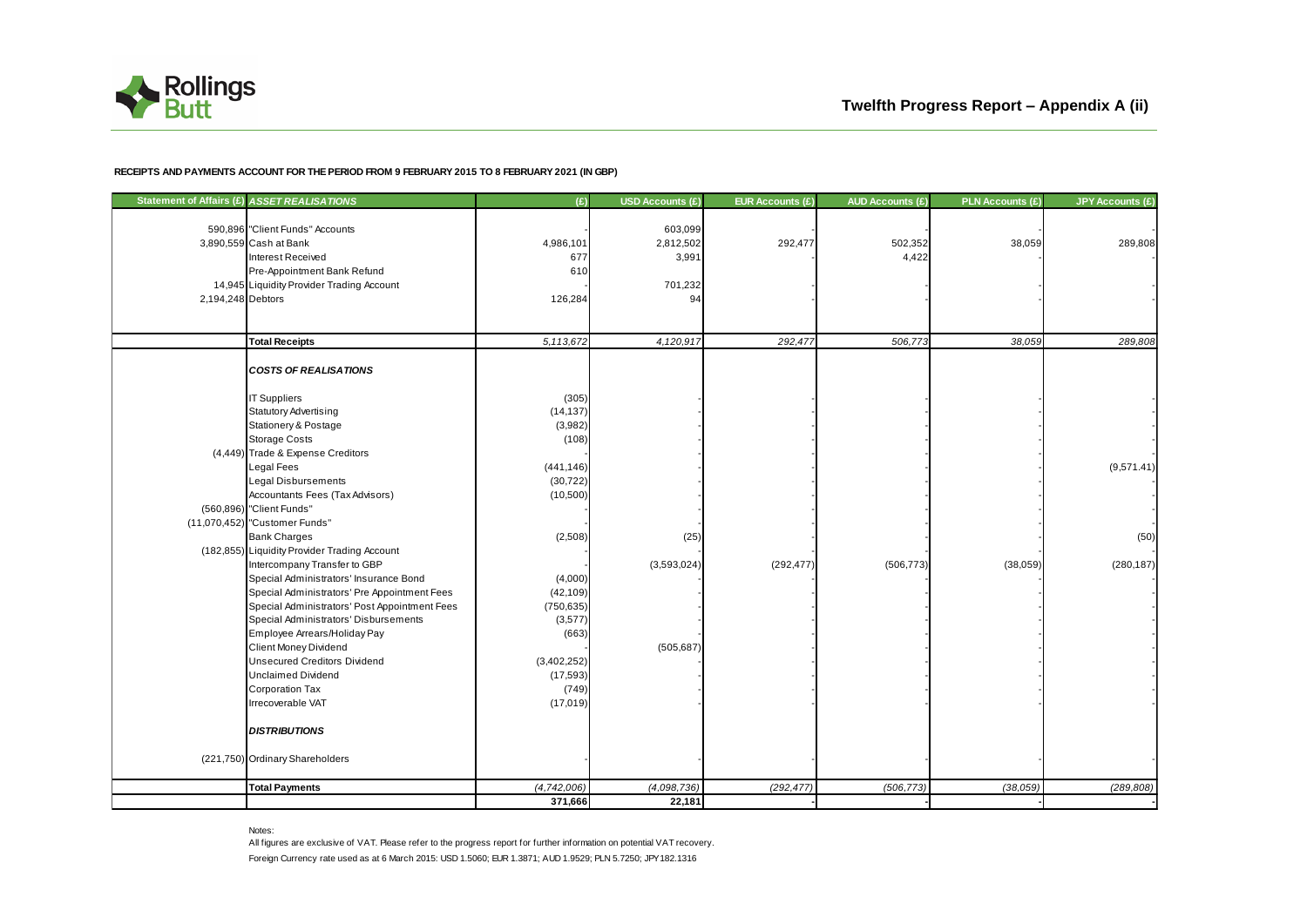

#### **RECEIPTS AND PAYMENTS ACCOUNT FOR THE PERIOD FROM 9 FEBRUARY 2015 TO 8 FEBRUARY 2021 (IN NATIVE CURRENCY)**

|                   | Statement of Affairs (£) ASSET REALISATIONS                                                                                                                                                                                                                                                                                                                                                                                                                                                                                                                                                                                                                                                                                                                                                                                             | (E)                                                                                                                                                                                                  | <b>USD Accounts</b>                               | <b>EUR Accounts</b> | <b>AUD Accounts</b> | <b>PLN Accounts</b> | <b>JPY Accounts</b>                      |
|-------------------|-----------------------------------------------------------------------------------------------------------------------------------------------------------------------------------------------------------------------------------------------------------------------------------------------------------------------------------------------------------------------------------------------------------------------------------------------------------------------------------------------------------------------------------------------------------------------------------------------------------------------------------------------------------------------------------------------------------------------------------------------------------------------------------------------------------------------------------------|------------------------------------------------------------------------------------------------------------------------------------------------------------------------------------------------------|---------------------------------------------------|---------------------|---------------------|---------------------|------------------------------------------|
| 2,194,248 Debtors | 590,896 "Client Funds" Accounts<br>3,890,559 Cash at Bank<br>Interest Received<br>Pre-Appointment Bank Refund<br>14,945 Liquidity Provider Trading Account                                                                                                                                                                                                                                                                                                                                                                                                                                                                                                                                                                                                                                                                              | 4,986,101<br>677<br>610<br>126,284                                                                                                                                                                   | 900,344<br>4,057,519<br>6,456<br>1,056,055<br>140 | 377,388             | 927,125<br>8,635    | 208,196             | 46,890,176                               |
|                   | <b>Total Receipts</b>                                                                                                                                                                                                                                                                                                                                                                                                                                                                                                                                                                                                                                                                                                                                                                                                                   | 5,113,672                                                                                                                                                                                            | 6,020,514                                         | 377,388             | 935,760             | 208,196             | 46,890,176                               |
|                   | <b>COSTS OF REALISATIONS</b><br><b>IT Suppliers</b><br><b>Statutory Advertising</b><br>Stationery & Postage<br>Storage Costs<br>(4,449) Trade & Expense Creditors<br>Legal Fees<br><b>Legal Disbursements</b><br>Accountants Fees (Tax Advisors)<br>(560,896) "Client Funds"<br>(11,070,452) "Customer Funds"<br><b>Bank Charges</b><br>(182,855) Liquidity Provider Trading Account<br>Intercompany Transfer to GBP<br>Special Administrators' Insurance Bond<br>Special Administrators' Pre Appointment Fees<br>Special Administrators' Post Appointment Fees<br>Special Administrators' Disbursements<br>Employee Arreas/Holiday Pay<br>Client Money Dividend<br><b>Unsecured Creditors Dividend</b><br><b>Unclaimed Dividend</b><br>Corporation Tax<br>Irrecoverable VAT<br><b>DISTRIBUTIONS</b><br>(221,750) Ordinary Shareholders | (305)<br>(14, 137)<br>(3,982)<br>(108)<br>(441, 146)<br>(30, 722)<br>(10,500)<br>(2,508)<br>(4,000)<br>(42, 109)<br>(750, 635)<br>(3,577)<br>(663)<br>(3,402,252)<br>(17, 593)<br>(749)<br>(17, 019) | (37)<br>(5,225,508)<br>(761, 753)                 | (377, 388)          | (935, 760)          | (208, 196)          | (1,743,256)<br>(9,096)<br>(45, 137, 824) |
|                   | <b>Total Payments</b>                                                                                                                                                                                                                                                                                                                                                                                                                                                                                                                                                                                                                                                                                                                                                                                                                   | (4,742,006)                                                                                                                                                                                          | (5,987,299)                                       | (377, 388)          | (935, 760)          | (208, 196)          | (46,890,176)                             |
|                   |                                                                                                                                                                                                                                                                                                                                                                                                                                                                                                                                                                                                                                                                                                                                                                                                                                         | 371,666                                                                                                                                                                                              | 33,215                                            |                     |                     |                     |                                          |

Notes:

All figures are exclusive of VAT. Please refer to the progress report for further information on potential VAT recovery.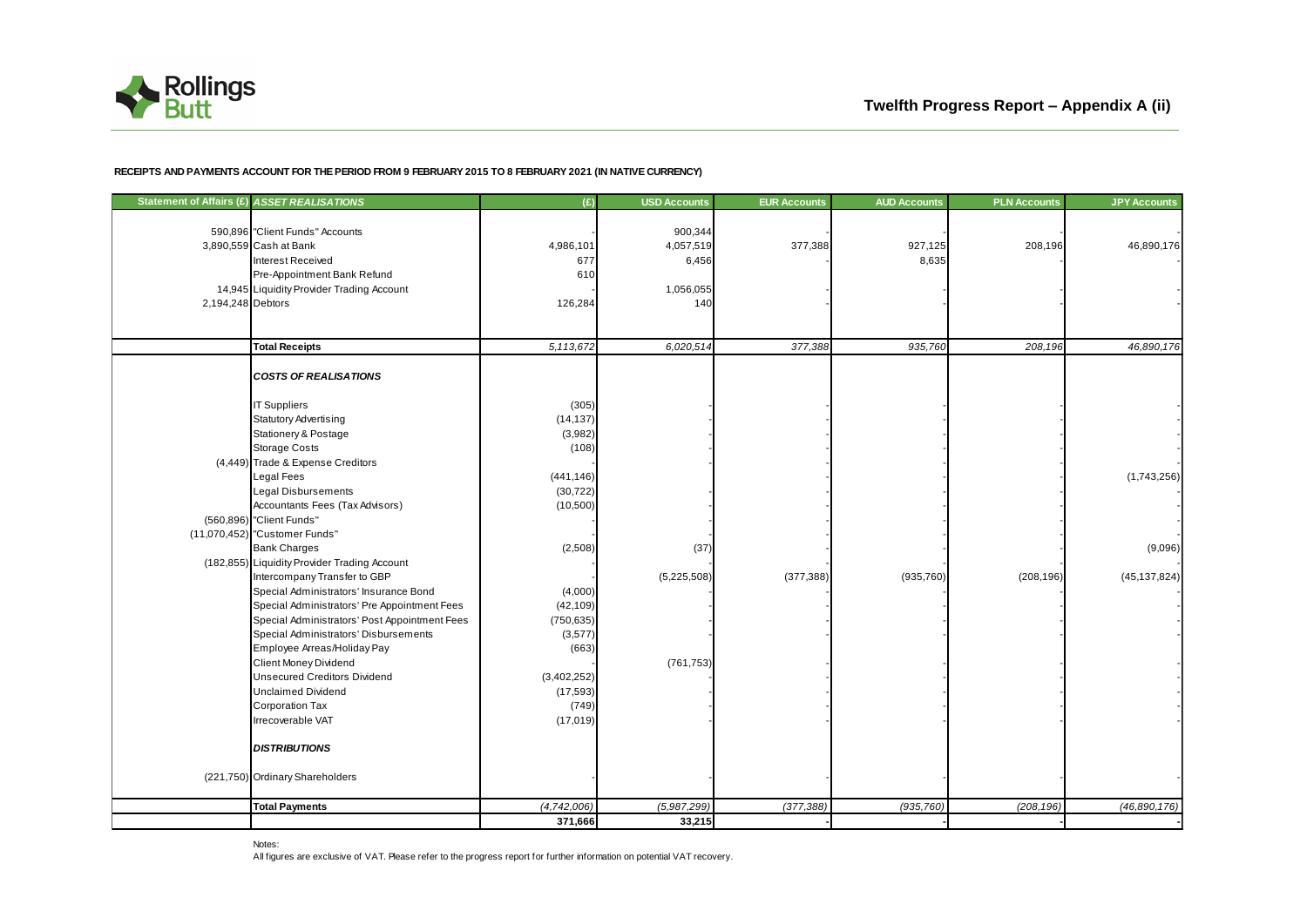

### Time Entry - Detailed SIP9 Time & Cost Summary for the period 9 August 2020 to 8 February 2021 **August 2020 Appendix B** (i)

| <b>Classification of Work Function</b> | <b>Partner</b> | <b>Manager</b> | <b>Associate</b> | <b>Business</b> | <b>Total Hours</b> |           | Time Cost (£) Average Hourly |
|----------------------------------------|----------------|----------------|------------------|-----------------|--------------------|-----------|------------------------------|
|                                        |                |                |                  | <b>Trainee</b>  |                    |           | Rate (£)                     |
| 100 : Administration & Planning        | 0.00           | 0.00           | 0.30             | 0.00            | 0.30               | 78.00     | 260.00                       |
| 104 : Case Management                  | 0.00           | 0.00           | 0.30             | 0.30            | 0.60               | 118.50    | 197.50                       |
| 105 : Case Planning                    | 0.00           | 0.00           | 0.60             | 0.00            | 0.60               | 156.00    | 260.00                       |
| 107: Statutory Reporting               | 1.20           | 1.90           | 8.00             | 1.80            | 12.90              | 3,687.50  | 285.85                       |
| 112: Post Appointment Tax              | 0.10           | 0.60           | 2.50             | 0.80            | 4.00               | 1,049.50  | 262.38                       |
| 116 : Case Accounting                  | 0.00           | 0.00           | 0.30             | 0.00            | 0.30               | 78.00     | 260.00                       |
| 117 : Bank Reconciliations             | 0.50           | 0.00           | 0.10             | 0.20            | 0.80               | 340.50    | 425.63                       |
| <b>Administration &amp; Planning</b>   | 1.80           | 2.50           | 12.10            | 3.10            | 19.50              | 5,508.00  | 282.46                       |
| 600 : Case Specific                    | 0.20           | 0.00           | 0.90             | 0.00            | 1.10               | 349.00    | 317.27                       |
| <b>Case Specific Matters</b>           | 0.20           | 0.00           | 0.90             | 0.00            | 1.10               | 349.00    | 317.27                       |
| 500 : Creditors                        | 3.30           | 0.00           | 14.90            | 0.00            | 18.20              | 5,771.50  | 317.12                       |
| 502 : Creditors Claims                 | 3.10           | 3.20           | 0.00             | 0.00            | 6.30               | 2,918.50  | 463.25                       |
| 505 : Creditors Committee              | 0.00           | 0.00           | 1.30             | 0.00            | 1.30               | 338.00    | 260.00                       |
| <b>Creditors</b>                       | 6.40           | 3.20           | 16.20            | 0.00            | 25.80              | 9,028.00  | 349.92                       |
| 314 : Litigation                       | 3.00           | 0.00           | 1.50             | 0.00            | 4.50               | 2,115.00  | 470.00                       |
| <b>Realisation of Assets</b>           | 3.00           | 0.00           | 1.50             | 0.00            | 4.50               | 2,115.00  | 470.00                       |
| <b>Total Hours</b>                     | 11.40          | 5.70           | 30.70            | 3.10            | 50.90              | 17,000.00 | 333.99                       |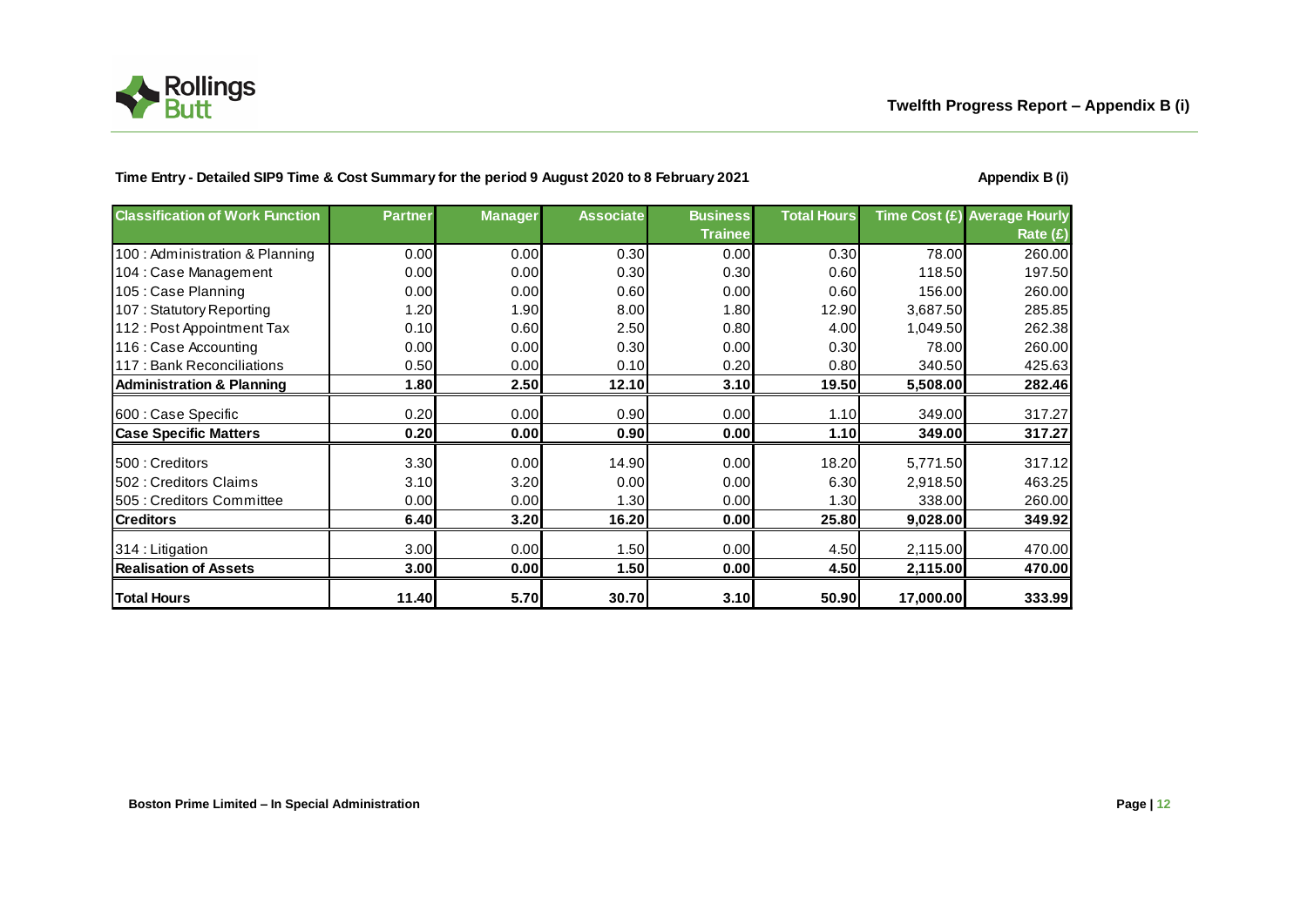

#### **Time Entry - Detailed SIP9 Time & Cost for the period 9 February 2015 to 8 February 2021 Appendix B (ii)**

| <b>Classification of Work Function</b>      | <b>Partner</b> | <b>Manager</b> | <b>Associate</b> | <b>Business</b> | <b>Total Hours</b> |            | Time Cost (£) Average Hourly |
|---------------------------------------------|----------------|----------------|------------------|-----------------|--------------------|------------|------------------------------|
|                                             |                |                |                  | <b>Trainee</b>  |                    |            | Rate $(E)$                   |
| 100 : Administration & Planning             | 6.75           | 96.30          | 29.50            | 0.40            | 132.95             | 34,414.00  | 258.85                       |
| 102: Appointment                            | 1.00           | 0.00           | 0.00             | 0.00            | 1.00               | 420.00     | 420.00                       |
| 103: Background Information                 | 6.40           | 1.60           | 8.30             | 0.00            | 16.30              | 4,537.00   | 278.34                       |
| 104 : Case Management                       | 6.70           | 31.00          | 19.50            | 3.30            | 60.50              | 15,249.00  | 252.05                       |
| 105 : Case Planning                         | 39.10          | 24.40          | 41.30            | 0.00            | 104.80             | 31,189.00  | 297.60                       |
| 106 : Maintanance Of Records                | 3.00           | 4.70           | 7.10             | 0.00            | 14.80              | 3,531.00   | 238.58                       |
| 107: Statutory Reporting                    | 30.00          | 85.60          | 224.90           | 1.80            | 342.30             | 74,156.75  | 216.64                       |
| 108: Statutory Compliance                   | 9.55           | 28.10          | 10.50            | 0.00            | 48.15              | 13,082.75  | 271.71                       |
| 109: Review                                 | 0.00           | 1.50           | 0.00             | 0.00            | 1.50               | 505.50     | 337.00                       |
| 111: Billing                                | 0.40           | 0.50           | 11.30            | 1.00            | 13.20              | 2,240.00   | 169.70                       |
| 112: Post Appointment Tax                   | 18.70          | 41.10          | 93.40            | 0.80            | 154.00             | 35,204.00  | 228.60                       |
| 115: Meetings                               | 30.25          | 6.50           | 23.60            | 0.00            | 60.35              | 18,792.50  | 311.39                       |
| 116 : Case Accounting                       | 3.50           | 5.10           | 124.00           | 0.20            | 132.80             | 19,559.00  | 147.28                       |
| 117: Bank Reconciliations                   | 0.60           | 2.30           | 13.70            | 0.70            | 17.30              | 3,048.50   | 176.21                       |
| 118 : Receipts & Payments                   | 0.00           | 29.70          | 98.50            | 0.10            | 128.30             | 22,118.00  | 172.39                       |
| 119: Closure                                | 0.00           | 0.50           | 0.00             | 0.00            | 0.50               | 135.00     | 270.00                       |
| 702: Liaison With Directors                 | 2.55           | 7.30           | 0.70             | 0.00            | 10.55              | 3,046.00   | 288.72                       |
| <b>Administration &amp; Planning</b>        | 158.50         | 366.20         | 706.30           | 8.30            | 1,239.30           | 281,228.00 | 226.92                       |
| 600 : Case Specific                         | 80.35          | 100.20         | 93.10            | 0.00            | 273.65             | 76,560.00  | 279.77                       |
| <b>Case Specific Matters</b>                | 80.35          | 100.20         | 93.10            | 0.00            | 273.65             | 76,560.00  | 279.77                       |
| 316 : Client Monies                         | 81.15          | 63.00          | 39.90            | 0.00            | 184.05             | 60,003.00  | 326.01                       |
| 317: Customer Funds                         | 35.75          | 100.30         | 109.50           | 0.00            | 245.55             | 56,538.50  | 230.25                       |
| 500 : Creditors                             | 55.55          | 159.80         | 460.60           | 0.00            | 675.95             | 136,113.50 | 201.37                       |
| 501: Communication With Creditors           | 1.20           | 1.10           | 0.10             | 0.00            | 2.40               | 1,049.50   | 437.29                       |
| 502 : Creditors Claims                      | 3.10           | 7.60           | 0.00             | 0.00            | 10.70              | 4,438.50   | 414.81                       |
| 505 : Creditors Committee                   | 139.05         | 212.20         | 285.50           | 0.00            | 636.75             | 167,019.75 | 262.30                       |
| 508 : Employees                             | 0.70           | 4.40           | 4.10             | 0.00            | 9.20               | 2,169.00   | 235.76                       |
| 510 : Pre Appointment Tax                   | 4.40           | 11.30          | 3.80             | 0.00            | 19.50              | 5,823.50   | 298.64                       |
| <b>Creditors</b>                            | 320.90         | 559.70         | 903.50           | 0.00            | 1,784.10           | 433,155.25 | 242.79                       |
| 200 : Investigations                        | 4.80           | 8.80           | 15.60            | 0.00            | 29.20              | 7,342.00   | 251.44                       |
| 201: CDDA Reports                           | 4.70           | 11.40          | 27.00            | 0.00            | 43.10              | 9,055.50   | 210.10                       |
| 203 : Investigatory Work                    | 0.00           | 0.30           | 0.00             | 0.00            | 0.30               | 106.50     | 355.00                       |
| Investigations                              | 9.50           | 20.50          | 42.60            | 0.00            | 72.60              | 16,504.00  | 227.33                       |
| 300 : Realisation Of Assets                 | 10.55          | 50.30          | 21.80            | 0.00            | 82.65              | 21,131.25  | 255.67                       |
| 301 : Assets - General                      | 0.30           | 0.00           | 0.00             | 0.00            | 0.30               | 148.50     | 495.00                       |
| 302: Identifying, Securing, Insuring Assets | 0.00           | 0.00           | 4.90             | 0.00            | 4.90               | 716.00     | 146.12                       |
| 303 : Book Debts                            | 19.30          | 53.50          | 44.60            | 0.00            | 117.40             | 30,428.00  | 259.18                       |
| 314 : Litigation                            | 90.20          | 90.60          | 107.10           | 0.00            | 287.90             | 85,227.50  | 296.03                       |
| <b>Realisation of Assets</b>                | 120.35         | 194.40         | 178.40           | 0.00            | 493.15             | 137,651.25 | 279.13                       |
| 801 : Shareholders - Communication          | 0.00           | 0.60           | 0.00             | 0.00            | 0.60               | 213.00     | 355.00                       |
| <b>Shareholders</b>                         | 0.00           | 0.60           | 0.00             | 0.00            | 0.60               | 213.00     | 355.00                       |
| 403 : Ongoing Employee Issues               | 0.00           | 0.00           | 0.40             | 0.00            | 0.40               | 52.00      | 130.00                       |
| <b>Trading</b>                              | 0.00           | 0.00           | 0.40             | 0.00            | 0.40               | 52.00      | 130.00                       |
| <b>Total Hours</b>                          | 689.60         | 1,241.60       | 1,924.30         | 8.30            | 3,863.80           | 945,363.50 | 244.67                       |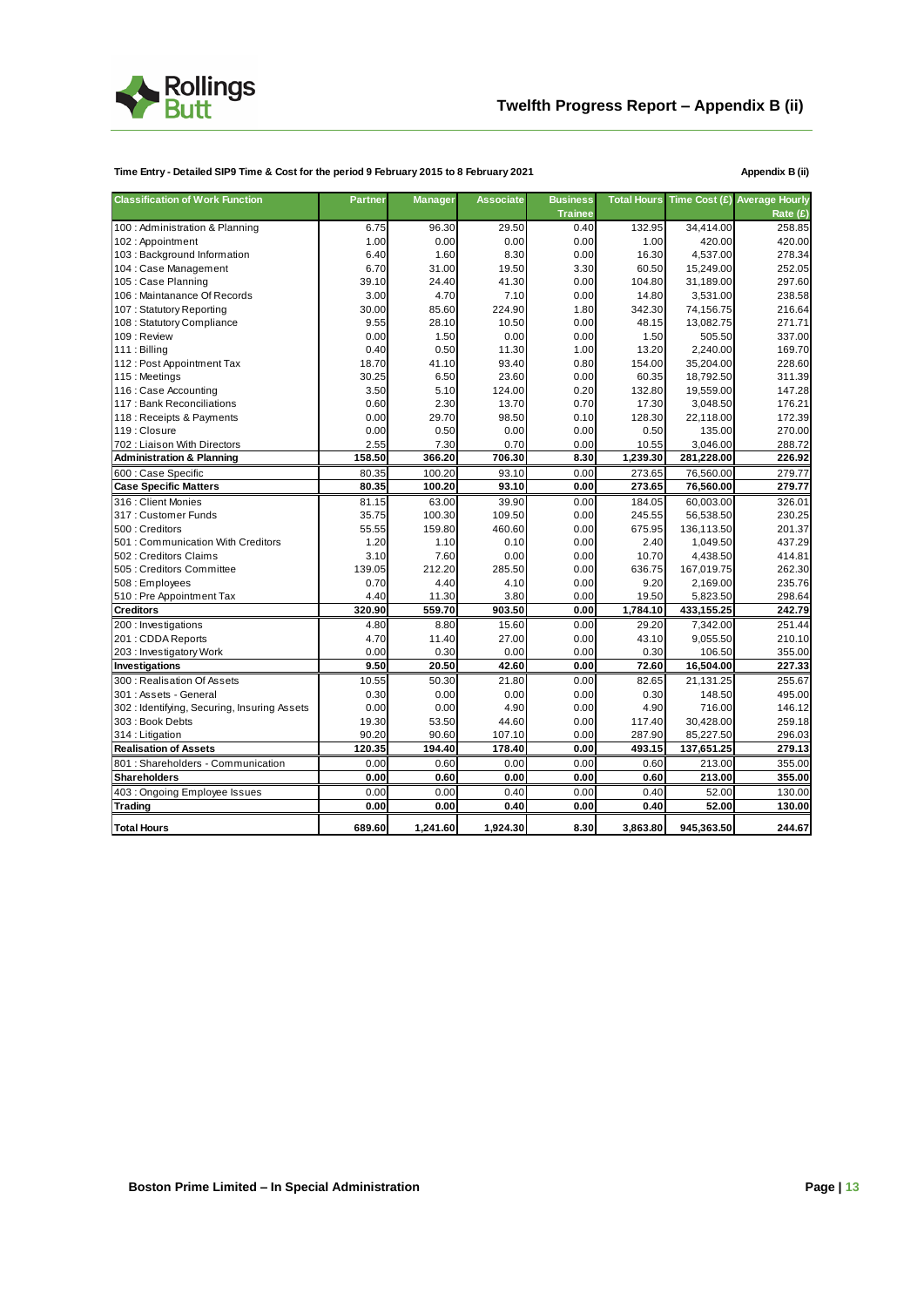

#### **Additional Information in Relation to Special Administrators' Fees Pursuant to Statement of Insolvency Practice 9**

#### **1 Policy**

Detailed below is Rollings Butt LLP's policy in relation to:

- staff allocation and the use of sub-contractors;
- professional advisers; and
- disbursements

#### *1.1 Staff Allocation and the use of Sub-contractors*

The general approach to resourcing our assignments is to allocate staff with the skills and experience to meet the specific requirements of the case.

The constitution of the case team will usually consist of a Partner, a Manager, and an Associate. The exact constitution of the case team will depend on the anticipated size and complexity of the assignment and the experience requirements of the assignment. The charge out rate schedule in section 2 below provides details of all grades of staff and their experience level.

We are not proposing to utilise the services of any sub-contractors in this case.

#### *1.2 Professional Advisers*

On this assignment, we have used the professional advisers listed below. We have also indicated alongside, the basis of our fee arrangement with them, which is subject to review on a regular basis.

| <b>Name of Professional Adviser</b>                | <b>Basis of Fee Arrangement</b>                       |
|----------------------------------------------------|-------------------------------------------------------|
| CMS Cameron Mckenna Nabarro Olswang (legal advice) | Hourly rate and disbursements                         |
| Camilleri Preziosi (legal advice)                  | Hourly rate and disbursements                         |
| Anderson Mori & Tomotsune (legal advice)           | Hourly rate and disbursements (up to a capped<br>fee) |
| Smith & Williamson                                 | Agreed rate                                           |

Our choice was based on our perception of their experience and ability to perform this type of work, the complexity and nature of the assignment and the basis of our fee arrangement with them.

#### *1.3 Disbursements*

Category 1 disbursements do not require approval by creditors. The type of disbursements that may be charged as a Category 1 disbursement to a case generally comprise of external supplies of incidental services specifically identifiable to the case, such as postage, case advertising, invoiced travel and accommodation, external printing, room hire and document storage. Also chargeable will be any properly reimbursed expenses incurred by personnel in connection with the case.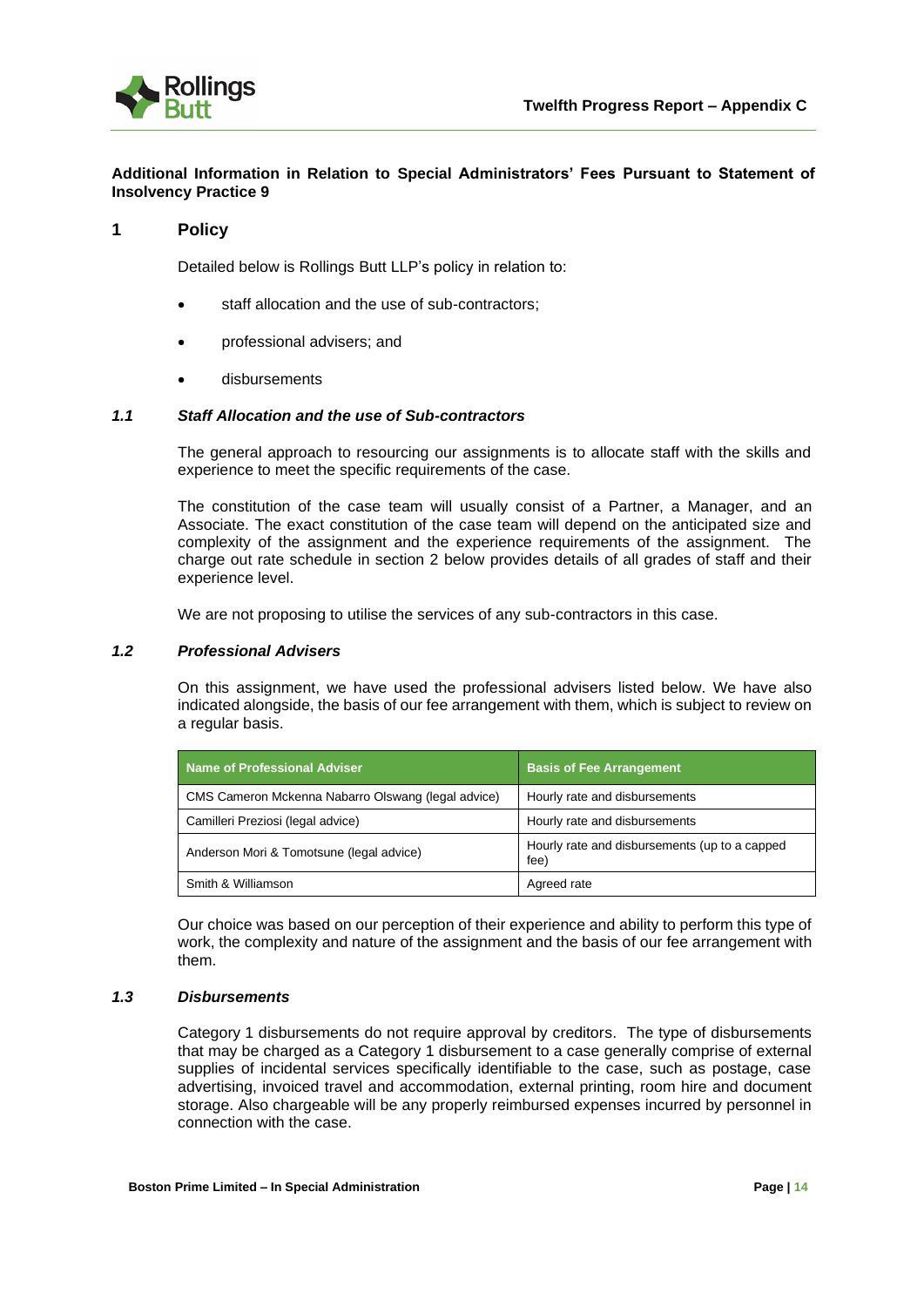

Category 2 disbursements do require approval from creditors. These are costs which are directly referable to the appointment in question but are not payments which are made to an independent third party and may include shared or allocated costs that can be allocated to the appointment on a proper and reasonable basis such as internal room hire, document storage or business mileage.

On this case, no Category 1 or Category 2 disbursements have been incurred during the period 9 February 2020 to 8 August 2020.

### **2 Charge-out Rates**

A schedule of Rollings Butt LLP's charge-out rates for this assignment effective for this period is detailed below. For information on charge-out rates for the whole Special Administration, please refer to previous progress reports.

| Grade                   | Rate $(E$ per hour)<br>1 April 2019 - 31 March 2020 | Rate $(E$ per hour)<br>From 1 April 2020 |
|-------------------------|-----------------------------------------------------|------------------------------------------|
| Partner                 | 525                                                 | 575                                      |
| Director                | 420                                                 | 460                                      |
| Senior Manager          | N/A                                                 | 400                                      |
| Manager                 | 265-325                                             | 295-355                                  |
| Associate               | 160-240                                             | 175-260                                  |
| <b>Business Trainee</b> | 120-150                                             | 135-165                                  |

Please note that the analysis of time in Appendix B includes the value of time incurred by staff graded as Director and Senior Manager in the "Manager" column. This firm records its time in minimum units of 6 minutes.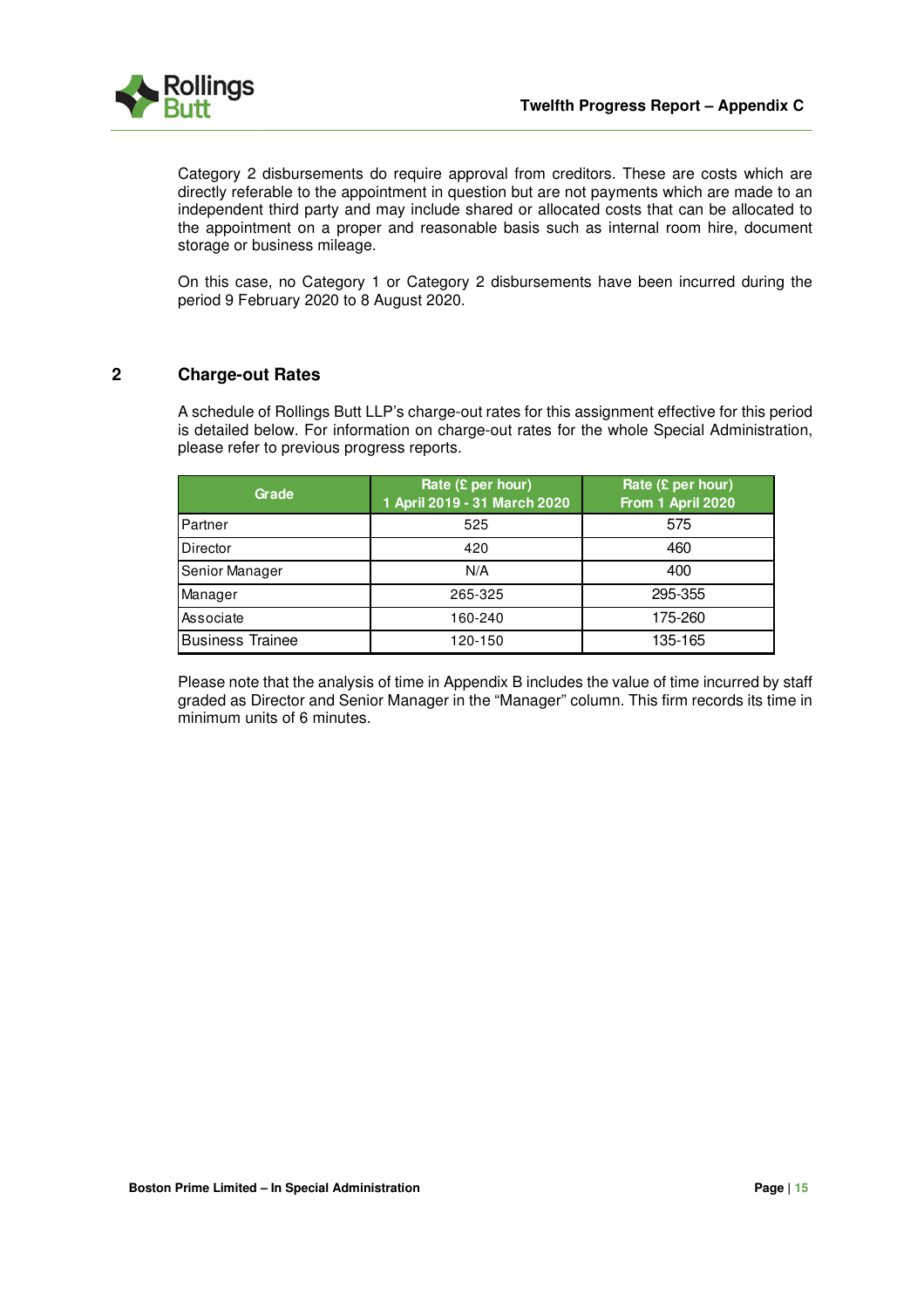

## **NARRATIVE GUIDE TO ACTIVITIES UNDERTAKEN BY THE SPECIAL ADMINISTRATORS**

#### **From 9 February 2015 to 8 February 2021**

| <b>Analysis</b><br>Code | <b>Description</b>                 | <b>Narrative</b>                                                                                                                                                                                                                                                                                                                                                                                                                                                                                                                                                                                |
|-------------------------|------------------------------------|-------------------------------------------------------------------------------------------------------------------------------------------------------------------------------------------------------------------------------------------------------------------------------------------------------------------------------------------------------------------------------------------------------------------------------------------------------------------------------------------------------------------------------------------------------------------------------------------------|
|                         | <b>Administration and planning</b> |                                                                                                                                                                                                                                                                                                                                                                                                                                                                                                                                                                                                 |
| 100                     | Administration & Planning          | • Complying with internal case management procedures; filing, status checklists, IPS (internal case<br>management system) administration, recording and analysing time incurred by the Special Administrators<br>and their staff, maintaining/completing IP records<br>• Preparation for internal and external meetings, including document production and review                                                                                                                                                                                                                               |
| 102                     | Appointment                        | • Attending Court hearing                                                                                                                                                                                                                                                                                                                                                                                                                                                                                                                                                                       |
| 103                     | <b>Background Information</b>      | • Retrieval of accounts and filings from Companies House and 3rd party Credit Search engines.<br>• Requesting, printing, reviewing information provided by Director and 3rd parties.<br>• Collating information relating to the Company prior to appointment, including details of assets, information<br>relating to licence agreements, relevant online material.                                                                                                                                                                                                                             |
| 104                     | Case Management                    | • Associate, Manager and Partner Reviews of Files                                                                                                                                                                                                                                                                                                                                                                                                                                                                                                                                               |
| 105                     | Case Planning                      | . Initial formulation and ongoing documentation of strategy to achieve special administration objectives<br>• Consultation and ongoing correspondence with regulatory bodies (FCA and FSCS) to ensure strategy is<br>appropriate<br>• Ongoing consultation with legal advisors to ensure process and strategy are appropriate<br>. Internal staff briefings and discussions relating to the progress of the case<br>• Review of case workstreams to ensure appropriate staff assigned to appropriate tasks<br>• Planning of future tasks necessary to achieve special administration objectives |
| 106                     | Maintenance of Records             | • Maintaining and amending IPS records                                                                                                                                                                                                                                                                                                                                                                                                                                                                                                                                                          |
| 107                     | <b>Statutory Reporting</b>         | • Drafting and amending the initial proposals<br>• Preparation and maintenance of receipts and payments accounts<br>• Drafting and preparing 6 monthly progress reports                                                                                                                                                                                                                                                                                                                                                                                                                         |
| <b>Analysis</b><br>Code | <b>Description</b>                 | <b>Narrative</b>                                                                                                                                                                                                                                                                                                                                                                                                                                                                                                                                                                                |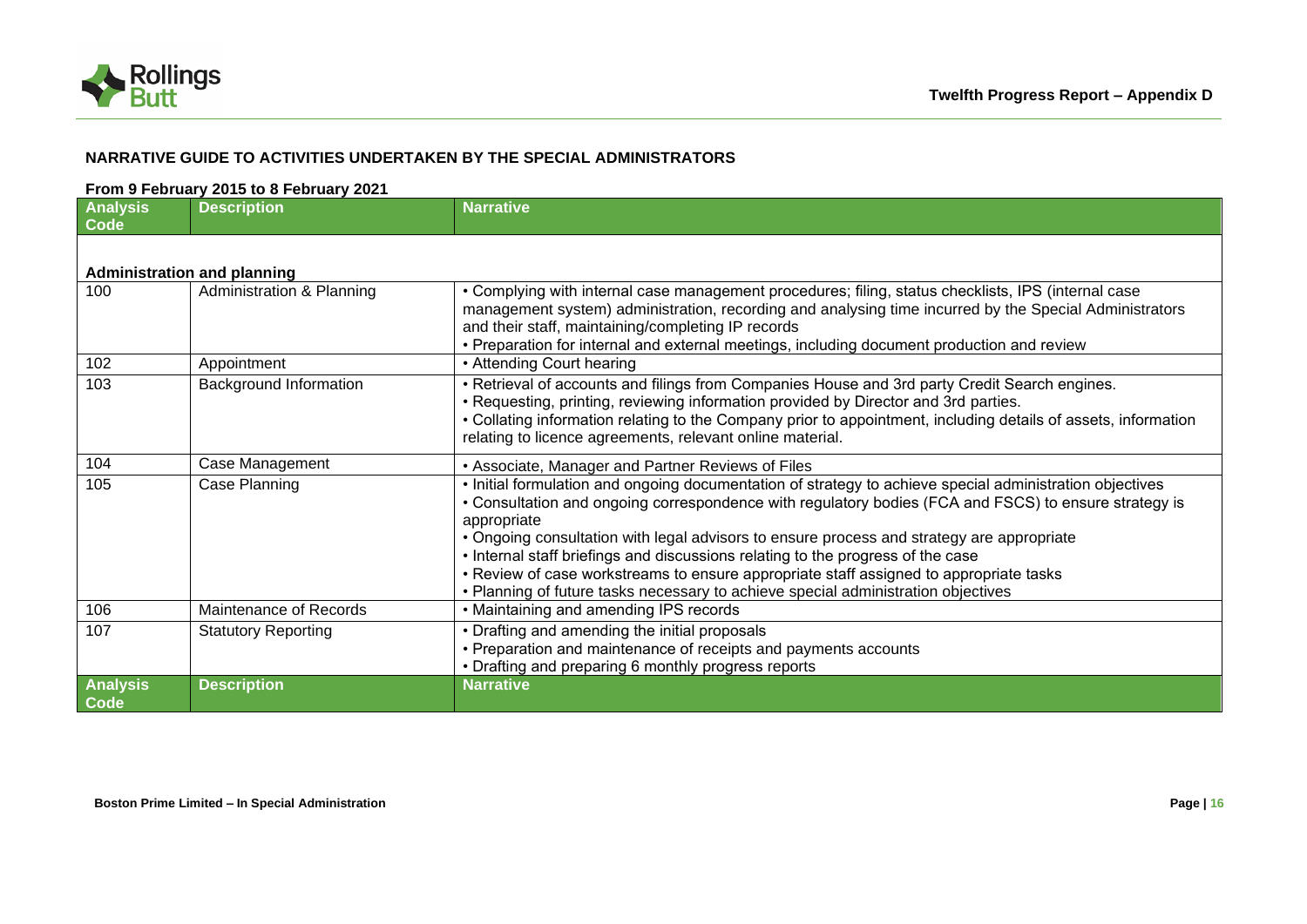

| 108 | <b>Statutory Compliance</b> | • Gathering of initial information to enable statutory filing and reporting to be completed, including creditor<br>details, management accounts for Statement of affairs, details of assets/cash at bank<br>• Initial notifications to the Registrar of Companies, Creditors, Shareholders, Directors, Court, FCA and FSCS<br>• Advertisements in London Gazette and additional press as necessary<br>• Review of Statement of Affairs and filing with the Registrar of Companies<br>• Initial statutory bonding and regular checks for adequacy<br>. Ensuring compliance with all relevant regulation and legislation within statutory periods including adherence<br>to The Investment Bank Special Administration Regulations 2011 and (England & Wales) Rules 2011. |
|-----|-----------------------------|-------------------------------------------------------------------------------------------------------------------------------------------------------------------------------------------------------------------------------------------------------------------------------------------------------------------------------------------------------------------------------------------------------------------------------------------------------------------------------------------------------------------------------------------------------------------------------------------------------------------------------------------------------------------------------------------------------------------------------------------------------------------------|
| 111 | <b>Billing</b>              | • Analysis of Work in Progress<br>• Raising Rollings Butt LLP Invoices as and when approved by the creditors' committee                                                                                                                                                                                                                                                                                                                                                                                                                                                                                                                                                                                                                                                 |
| 112 | Post Appointment Tax        | • Initial information gathering relating to the Company's tax position<br>• Correspondence relating to post-appointment VAT, PAYE and Corporation Tax<br>. Initial notification and subsequent communications to/from HM Revenue & Customs<br>• Submission of relevant returns and ensuring all post-appointment liabilities are accounted for                                                                                                                                                                                                                                                                                                                                                                                                                          |
| 115 | Meetings                    | • Preparation of documents for initial creditors' meeting, agendas                                                                                                                                                                                                                                                                                                                                                                                                                                                                                                                                                                                                                                                                                                      |
| 116 | Case Accounting             | . Initial set-up and ongoing administration of special administration bank accounts<br>• Processing of receipts and payments<br>• Maintenance of IPS cash book<br>• Correspondence with banks in respect of holding funds in specific currencies<br>• Correspondence with banks in order to place funds into interest bearing accounts                                                                                                                                                                                                                                                                                                                                                                                                                                  |
| 117 | <b>Bank Reconciliations</b> | • Reconciling IPS and bank accounts                                                                                                                                                                                                                                                                                                                                                                                                                                                                                                                                                                                                                                                                                                                                     |
| 118 | Receipts & Payments         | • Preparing and processing R&P accounts for creditors' committee and progress reports.                                                                                                                                                                                                                                                                                                                                                                                                                                                                                                                                                                                                                                                                                  |
| 119 | Closure                     | • Discussing the sending of a resolution to the creditors' committee                                                                                                                                                                                                                                                                                                                                                                                                                                                                                                                                                                                                                                                                                                    |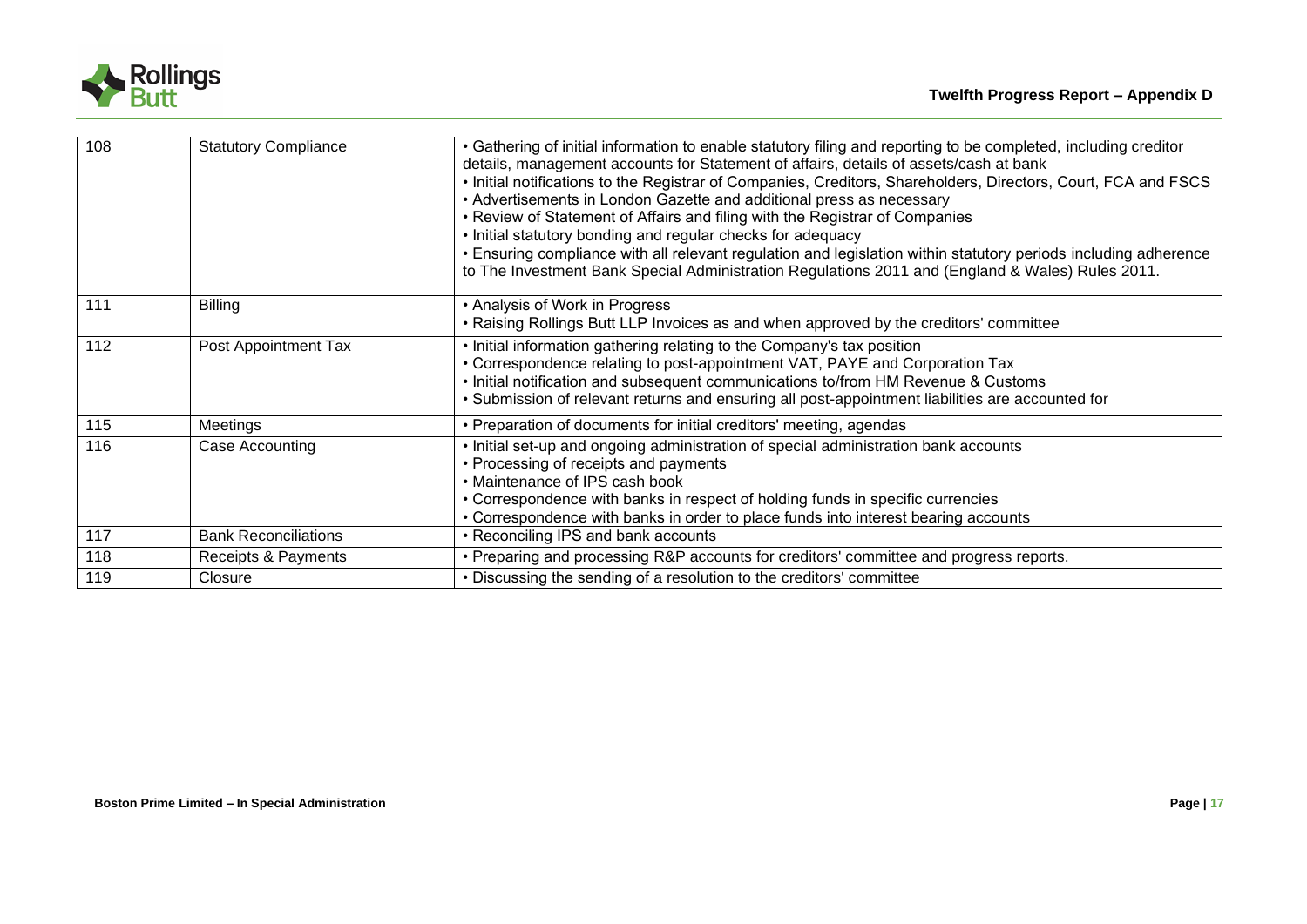

| <b>Analysis</b><br>Code | <b>Description</b>            | <b>Narrative</b>                                                                                                                                                                                                                                                                                                                                             |
|-------------------------|-------------------------------|--------------------------------------------------------------------------------------------------------------------------------------------------------------------------------------------------------------------------------------------------------------------------------------------------------------------------------------------------------------|
| 702                     | <b>Liaison With Directors</b> | • Email/telephone correspondence with the Director relating to the Company<br>. Information requests from the Director relating to the Company and/or third parties.<br>• Email/telephone correspondence in respect of payments made to other group entities and third parties,<br>including details of both cash movements and liquidity provider movements |
|                         |                               |                                                                                                                                                                                                                                                                                                                                                              |
| <b>Case Specific</b>    |                               |                                                                                                                                                                                                                                                                                                                                                              |
| 600                     | Case Specific                 | • Correspondence/Emails/Phone calls regarding retrieval of data from Forexware                                                                                                                                                                                                                                                                               |
|                         |                               | • Collating information received from Forexware                                                                                                                                                                                                                                                                                                              |
|                         |                               | • Legal correspondence regarding retrieval of data from Forexware                                                                                                                                                                                                                                                                                            |
|                         |                               | • Correspondence with legal advisors of BT Prime                                                                                                                                                                                                                                                                                                             |
|                         |                               | • Correspondence regarding consideration of need to seek recognition of Special Administration in other<br>jurisdictions.                                                                                                                                                                                                                                    |
|                         |                               | • Review of licencing agreements with Forexware                                                                                                                                                                                                                                                                                                              |
|                         |                               | • Investigations and discussions regarding trading data platform, feasibility of data retrieval, and general<br>access to "back office" systems                                                                                                                                                                                                              |
|                         |                               | • Correspondence with liquidity providers regarding licenses and data retrieval                                                                                                                                                                                                                                                                              |
|                         |                               | • Correspondence with the FCA regarding the cancellation of part 4a permissions                                                                                                                                                                                                                                                                              |
| <b>Creditors</b>        |                               |                                                                                                                                                                                                                                                                                                                                                              |
| 316                     | <b>Client Monies</b>          | • Correspondence relating to monies covered by FCA CASS rules as detailed in customer terms and                                                                                                                                                                                                                                                              |
|                         |                               | conditions                                                                                                                                                                                                                                                                                                                                                   |
|                         |                               | • Reconciling segregated client balances with Company records                                                                                                                                                                                                                                                                                                |
|                         |                               | . Establishing the status of monies held by the Company in accordance with FCA CASS rules.                                                                                                                                                                                                                                                                   |
|                         |                               | . Discussions with Counsel and CMS McKenna in respect of client monies and pooled funds as per FCA                                                                                                                                                                                                                                                           |
|                         |                               | CASS rules.                                                                                                                                                                                                                                                                                                                                                  |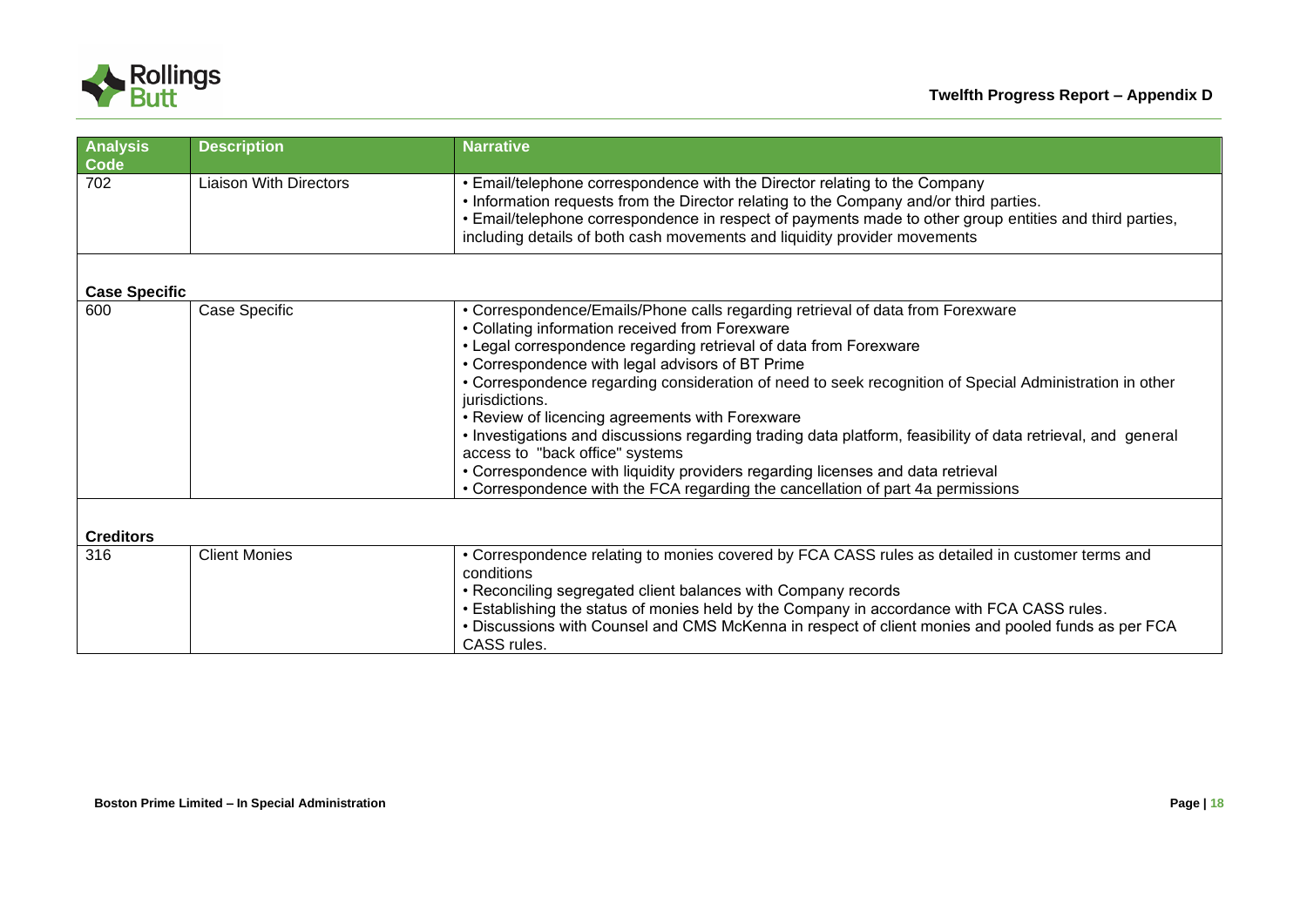

| <b>Analysis</b><br>Code | <b>Description</b>         | <b>Narrative</b>                                                                                                                                                                                                                                                                                                                                                                                                                                                                                                                                                                                                                                                                                          |
|-------------------------|----------------------------|-----------------------------------------------------------------------------------------------------------------------------------------------------------------------------------------------------------------------------------------------------------------------------------------------------------------------------------------------------------------------------------------------------------------------------------------------------------------------------------------------------------------------------------------------------------------------------------------------------------------------------------------------------------------------------------------------------------|
| 317                     | <b>Customer Funds</b>      | • Collation and review of information on client positions<br>• Review of close out positions<br>• Review of claims information provided by customers<br>• Review of customer terms and conditions                                                                                                                                                                                                                                                                                                                                                                                                                                                                                                         |
| 500                     | Creditors                  | • Initial notifications to Creditors<br>• Creation of web portal to provide general creditor information<br>• Creation of documentation to be uploaded to web portal<br>. Investigation work to establish accurate creditor postal and email addresses<br>• Responses to general creditor queries to boston.prime@rollingsbutt.com<br>• Administration of web portal and boston.prime@rollingsbutt.com<br>• Preparation of documentation and venue for initial creditors' meeting<br>• Collating information from clients and creditors in anticipation of adjudicating claims and future distributions<br>• Processing and recording client and creditor claims in accordance with internal requirements |
| 505                     | <b>Creditors Committee</b> | • Correspondence with creditors' committee<br>• Attendance at creditors' committee meetings<br>• Preparation of documentation for Committee meetings                                                                                                                                                                                                                                                                                                                                                                                                                                                                                                                                                      |
| 508                     | <b>Employees</b>           | • Correspondence with former employees of the Company<br>• Answering queries regarding the status of the Company and their employment<br>• Managing employee claims in relation to potential arrears of pay, redundancy, holiday pay, PILON etc                                                                                                                                                                                                                                                                                                                                                                                                                                                           |
| 510                     | Pre-Appointment Tax        | • Liaising with pre-appointment accountants to establish tax position of Company<br>• Reconciliation of pre-appointment HMRC claims<br>• Gathering information from HMRC relating to outstanding balances due for pre-appointment tax periods<br>• Filing any returns due for pre-appointment period                                                                                                                                                                                                                                                                                                                                                                                                      |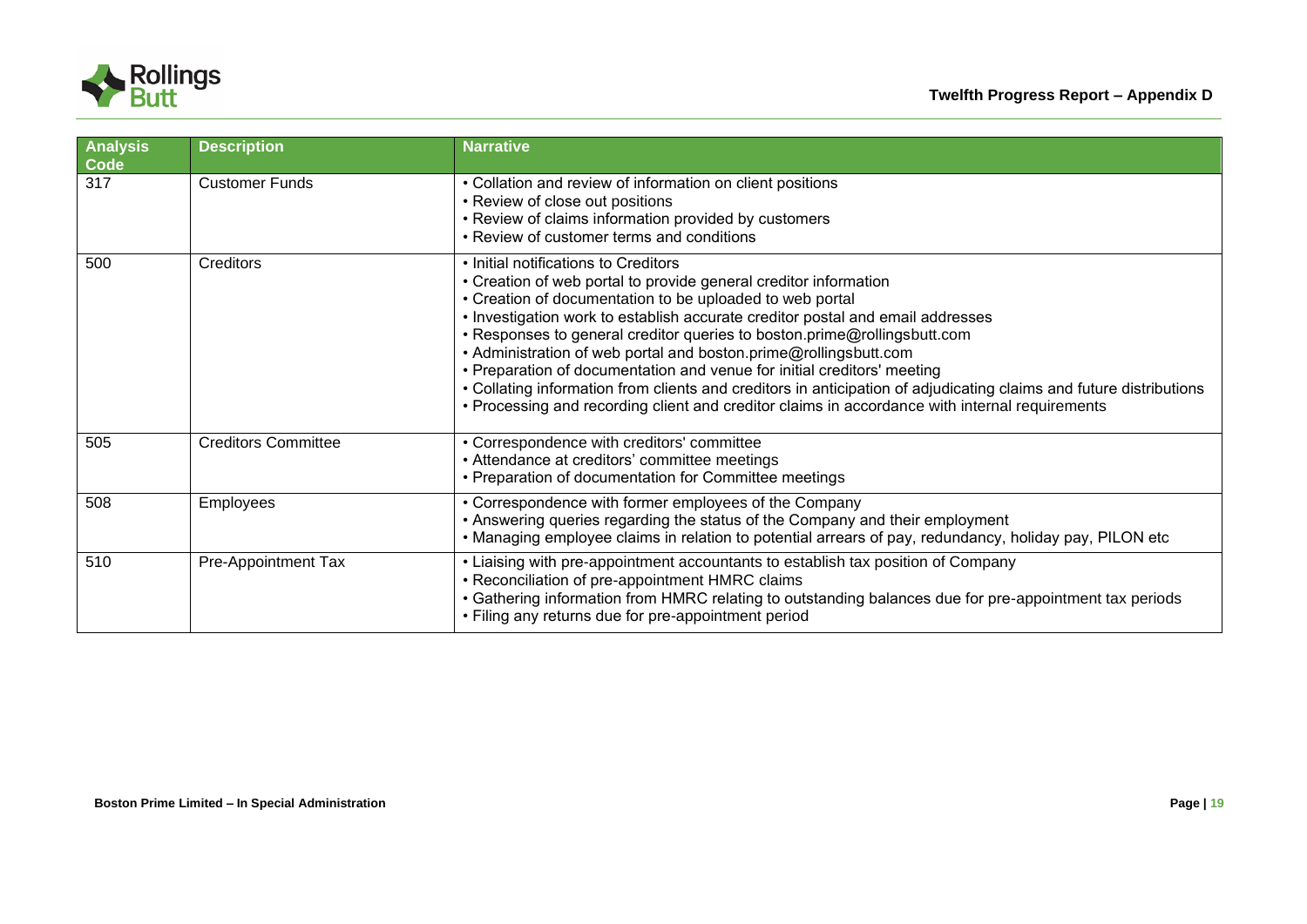

| <b>Analysis</b><br><b>Code</b> | <b>Description</b>                        | <b>Narrative</b>                                                                                                                                                                                                                                                                                                                                                                                                                                                     |  |
|--------------------------------|-------------------------------------------|----------------------------------------------------------------------------------------------------------------------------------------------------------------------------------------------------------------------------------------------------------------------------------------------------------------------------------------------------------------------------------------------------------------------------------------------------------------------|--|
| Investigations                 |                                           |                                                                                                                                                                                                                                                                                                                                                                                                                                                                      |  |
| 200                            | Investigations                            | • Correspondence with director and former directors regarding obligations to file CDDA report<br>• Review of information provided by Director and former directors<br>• Investigatory work required for the completion of CDDA reports                                                                                                                                                                                                                               |  |
| 201                            | <b>CDDA Reports</b>                       | • Drafting and filing of CDDA report                                                                                                                                                                                                                                                                                                                                                                                                                                 |  |
| <b>Realisation of Assets</b>   |                                           |                                                                                                                                                                                                                                                                                                                                                                                                                                                                      |  |
| 300                            | <b>Realisation Of Assets</b>              | . Initial correspondence notifying banks of special administration and requirement to freeze all funds<br>• Correspondence with banks to retrieve funds held by the Company<br>• Reconciling funds received to funds believed to be held<br>• Legal correspondence to retrieve funds from Japanese bank<br>• Submitting and reviewing claim in class action against one of the Company's former liquidity providers                                                  |  |
| 302                            | Identifying, Securing, Insuring<br>Assets | . Initial notification to insurers to provide open cover<br>• Review of Company's previous insurance provisions<br>• Ongoing correspondence with insurers regarding potential insurance for Company assets                                                                                                                                                                                                                                                           |  |
| 303                            | <b>Book Debts</b>                         | • Initial notification to debtors of the special administration<br>• Investigation into nature of relationship with Company<br>• Reconciling Company records with debtor records<br>• Legal correspondence regarding debtors<br>• Correspondence relating to retrieval of balances due from debtors<br>• Reconciliation of received funds with Company records<br>• Consultation with legal advisers in respect of potential future litigation against third parties |  |
| 314                            | Litigation                                | • Correspondence with CMS Cameron McKenna Nabarro Olswang LLP and Camilleri Preziosi in respect of<br>litigation against third parties<br>• Preparing and reviewing documents for court application and court hearings<br>• Attending court hearings in Malta                                                                                                                                                                                                        |  |
| <b>Analysis</b><br>Code        | <b>Description</b>                        | <b>Narrative</b>                                                                                                                                                                                                                                                                                                                                                                                                                                                     |  |